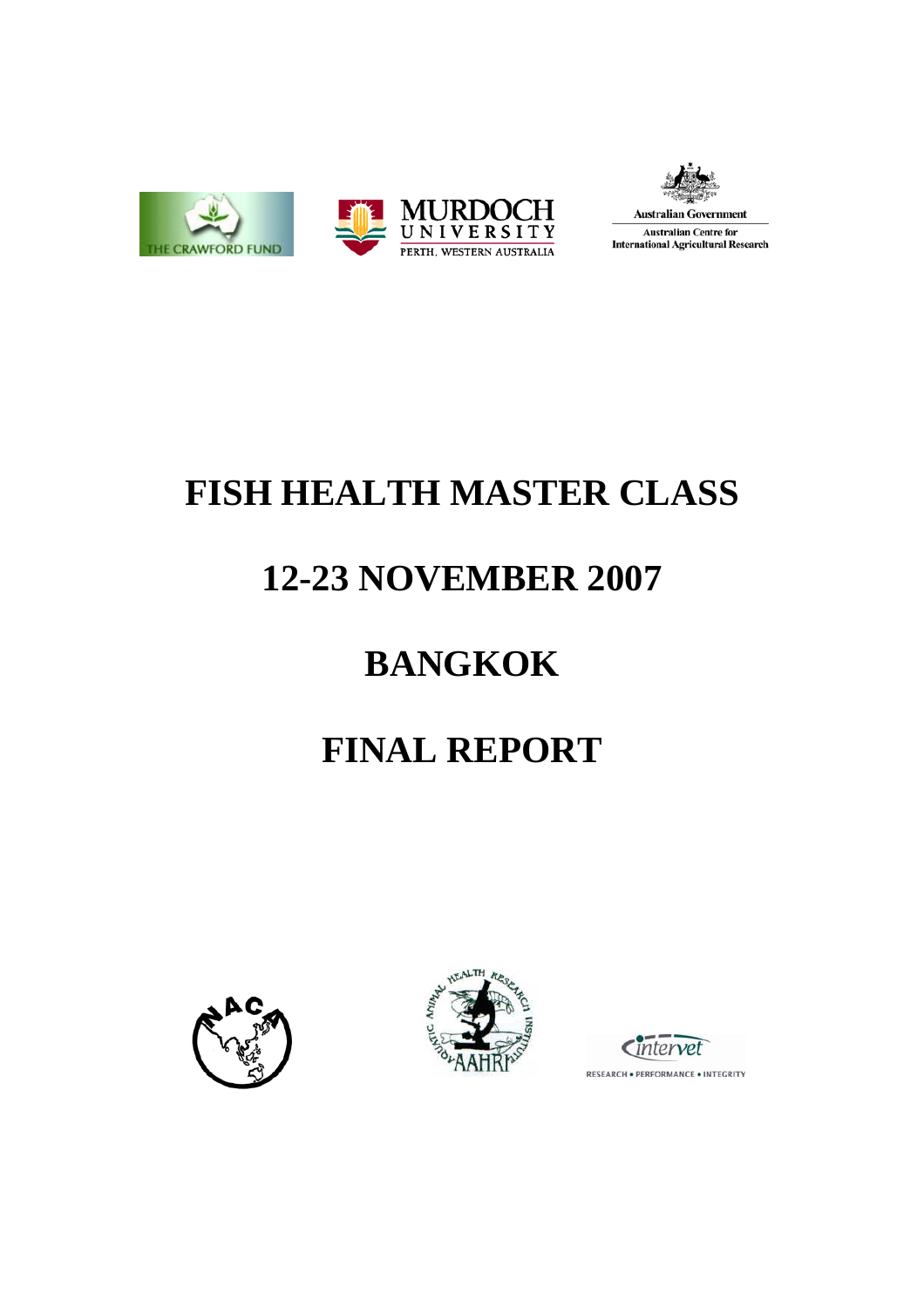Fish Health Master Class, Bangkok, 12-23 November 2007 Final Report

Report completed March 2008

Authors: Alan Lymbery<sup>1</sup>, Susan Keuh<sup>1</sup> and Paul Ferrar<sup>2</sup>

<sup>1</sup>Fish Health Unit, Centre for Fish and Fisheries Research, School of Veterinary and Biomedical Sciences, Murdoch University, Murdoch, WA 6150 Australia <www.cffr.murdoch.edu.au/>

<sup>2</sup>ATSE Crawford Fund, 1Leonard Street, Parkville, VIC 3052, Australia <www.crawford.org>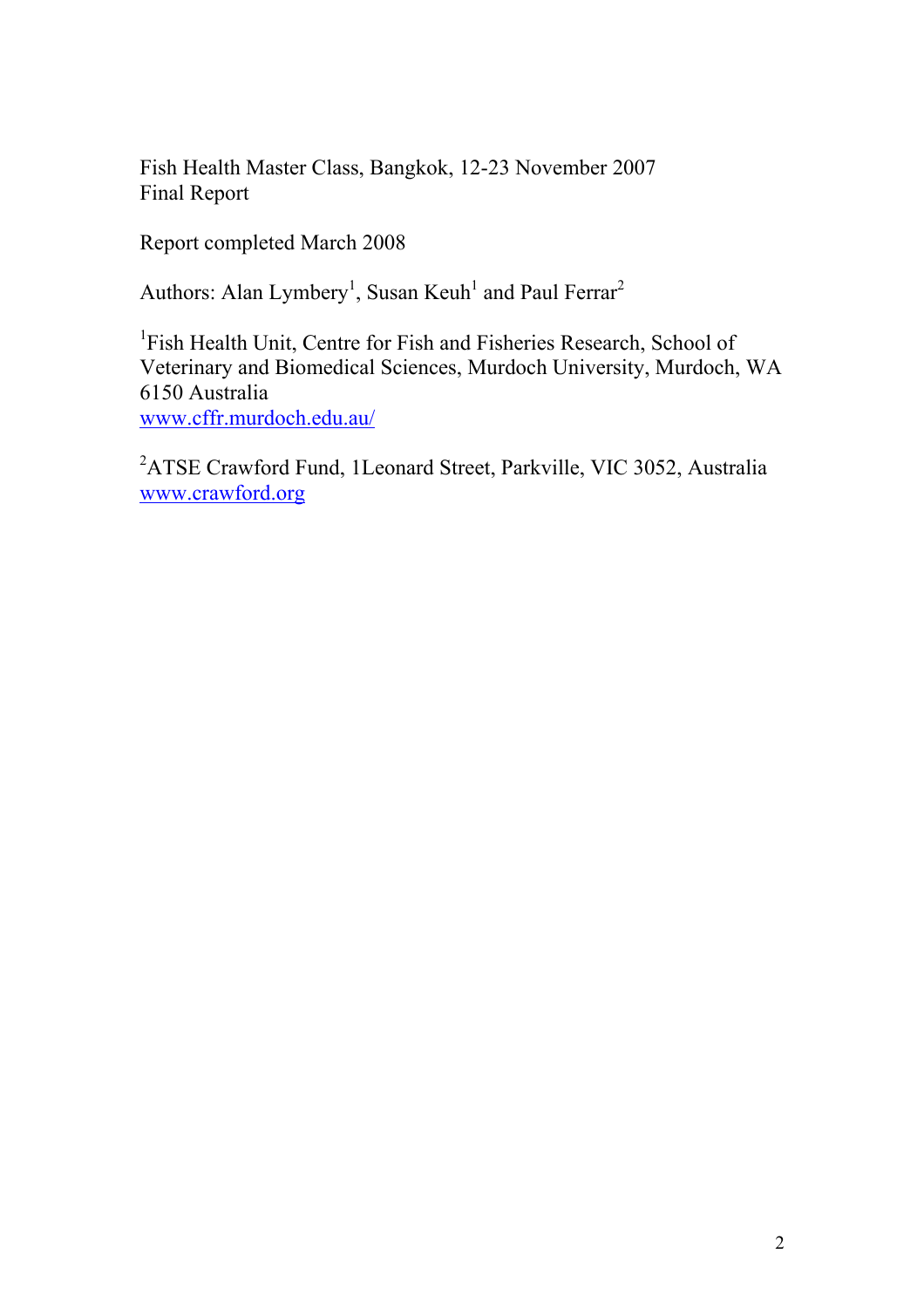# **Table of Contents**

| <b>Executive Summary</b>              | $\overline{\mathbf{4}}$ |
|---------------------------------------|-------------------------|
| <b>Introduction</b>                   | 5                       |
| <b>Funding</b>                        | 5                       |
| <b>Administrative Organisation</b>    | 5                       |
| <b>Master Class Program</b>           | 6                       |
| Participants                          | 7                       |
| <b>Resource Experts</b>               | 7                       |
| <b>Resource Materials</b>             | 7                       |
| <b>Field Trip</b>                     | 8                       |
| <b>Certificate Presentation</b>       | 9                       |
| <b>Feedback from Participants</b>     | 9                       |
| <b>Future Activities</b>              | 9                       |
| <b>Annex 1 - Course Schedule</b>      | 10                      |
| <b>Annex 2 – List of Participants</b> | 22                      |
| <b>Annex 3 – Presenters</b>           | 25                      |
| <b>Annex 4 – Feedback Summary</b>     | 31                      |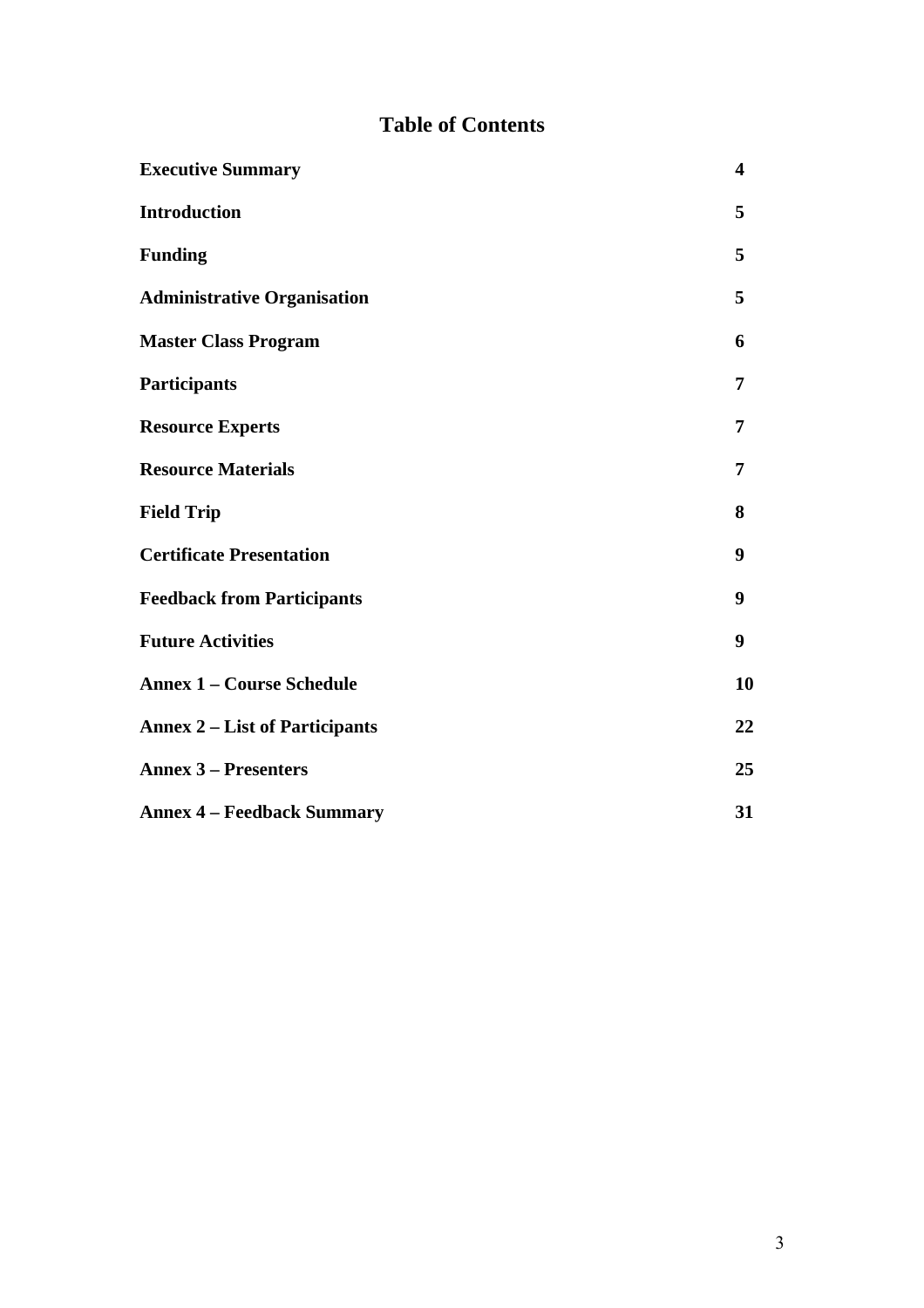#### **Executive Summary**

This Fish Health Master Class was funded by the ATSE Crawford Fund and the Australian Centre for International Agricultural Research, with additional sponsorship from Intervet Singapore.

The Master Class organising committee comprised Alan Lymbery, Phillip Nicholls, and Susan Kueh from Murdoch University, Brian Jones from the Department of Fisheries, Western Australia, Mohan Chadag from the Network of Aquaculture Centres in Asia Pacific (NACA) and Supranee Chinabut from the Department of Fisheries, Thailand. Paul Ferrar, Barney Smith, Richard Callinan, Teruo Miyazaki, Barbara Nowak and Peter Walker also gave invaluable advice in developing the course.

After much discussion during the planning stages, it was decided that the Master Class should focus on the histopathology of finfish. Participants were selected based on active involvement in a fish health laboratory or teaching, with a reasonable command of English. The Master Class was limited to 20 participants (although only 19 actually attended), as there was a requirement for each participant to have access to a light microscope and as much one-to-one contact with resource experts during practical sessions as possible. Kasetsart University campus, Bangkok, was selected as a venue, due to the strong support in fish health by NACA and the Aquatic Animal Health Research Institute (AAHRI). This proved critical to the networking to find suitable candidates from Asia, and the smooth running of the class, in particular the practical components.

Candidates were trained to read and interpret slides, have a good grasp of normal fish histology, the tissue pathological process, recognise artefacts and polish their disease investigative skills using their own case studies. Practical classes complemented lectures each day, which allowed continual assessment of the participants' level of understanding and reiteration of important points through recap sessions. There was also an official feedback session before the presentation of certificates, undertaken by John Edwards, Dean, School of Veterinary and Biomedical Sciences, Murdoch University and Supranee Chinabut, Department of Fisheries, Thailand.

The Master Class received very positive feedback from participants. Planned activities to reinforce and further develop the skills and contacts acquired during the Master Class include the establishment of a fish health internet group and specialised courses in other countries in the region.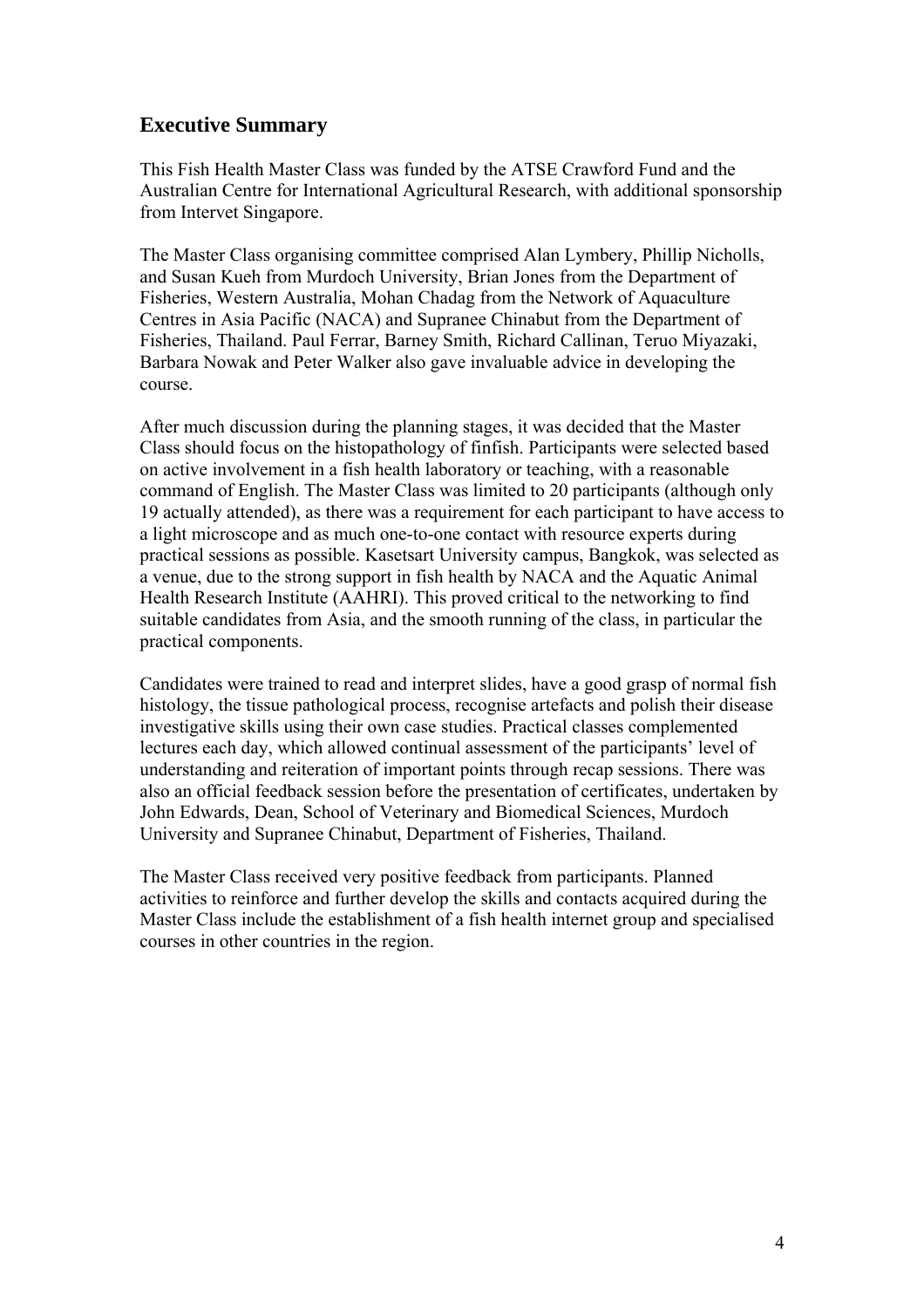# **Introduction**

With increasing pressure on wild fisheries stocks throughout the world and a concomitant increase in aquaculture investment and production, there is a growing recognition of the importance of disease recognition, treatment and management in aquatic organisms. This recognition has highlighted a shortage of skills in aquatic animal health. The Fish Health Master Class was conceived as a direct response to this skill shortage in the South East Asian region.

After much initial discussion among the organisers of the Master Class, it was decided that the class should focus on the histopathology of finfish diseases. A detailed understanding of normal tissue histology and the pathological response to infectious and non-infectious diseases is an essential prerequisite to correct diagnosis, treatment and disease management. To this end, the Master Class focused on the theoretical and practical aspects of tissue sampling and preparation, histological processing and slide reading. The Class covered an understanding of normal tissue structure, the recognition of pathological responses to disease, and the major viral, bacterial, fungal, parasitic and non-infectious diseases of finfish in the South East Asian region.

## **Funding**

The ATSE Crawford Fund and the Australian Centre for International Agricultural Research (ACIAR) provided funding for the Master Class. Murdoch University, Department of Fisheries Western Australia, Network of Aquaculture Centres in Asia Pacific (NACA), Aquatic Animal Health Research Institute (AAHRI), Department of Fisheries Thailand, University of Tasmania and Mie University contributed members of their staff to organise and run the course. Intervet Singapore also contributed towards the field trip to a hatchery and fish farm, and allowed a staff member to participate in the course, as well as give a presentation on Intervet's research and vaccine development.

Funds were transferred directly to either NACA or Murdoch University for disbursement. NACA dealt with disbursement of expenses incurred in Thailand such as hire of additional light microscopes, participants' travel expenses and their daily allowances, and accommodations/meals for participants and presenters. Travel expenses for Australian presenters were processed either through Murdoch University or directly with the Crawford Fund. Other expenses incurred at Murdoch included labour costs for additional staff during the Master Class, labour and material costs for slide preparation and digitisation, making of DVDs and printing of course brochures.

### **Administrative Organisation**

The organising committee comprised Alan Lymbery, Phillip Nicholls, and Susan Kueh from Murdoch University, Brian Jones from the Department of Fisheries Western Australia, Mohan Chadag from NACA and Supranee Chinabut from AAHRI. The committee was established in late 2006. The organising committee received considerable guidance from Paul Ferrar, Crawford Fund, and Barney Smith, ACIAR, during all planning stages. Mrs Wella, NACA, dealt very efficiently with the many administrative details involved in running the Master Class in Bangkok.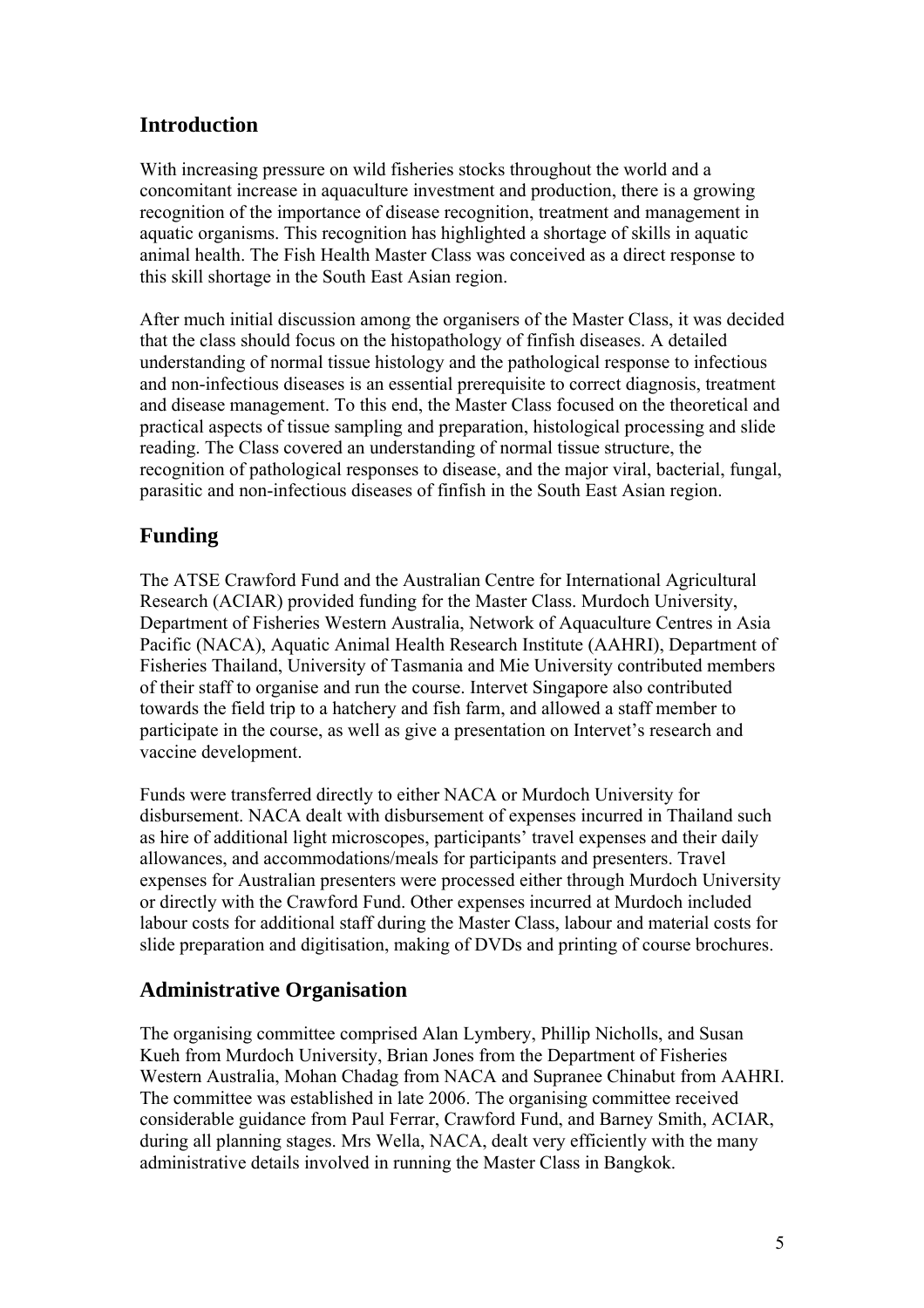Communications among the organising committee were mainly via emails. NACA, in consultation with the committee, arranged the invitation and selection of candidates and other logistics involved such as meals, accommodations and allowances. The course program and schedule was finalised by mid 2007. Murdoch University also coordinated the digitisation of selected histology glass slides from presenters, making of DVDs with selected histology images for participants and the course brochure. NACA and AAHRI took care of all logistics involved in the preparation of venues for lectures and practical sessions. Each participant had access to a light microscope for the slide reading sessions and a number of compatible PCs were also made available to view the DVDs.

All participants and teaching staff stayed at Kasetsart University (KU) Home, complete with buffet breakfast. Lectures were held at the NACA conference hall in Week 1 and at AAHRI in Week 2. All practical sessions were held at AAHRI facilities. KU Home was approximately 10 minutes walking distance to NACA or AAHRI. NACA and AAHRI were less than 5 minutes walking distance apart. Lunches were catered for at either NACA or AAHRI. Food courts, restaurants and a supermarket were less than 10 minutes walk from KU Home. Little time was thus wasted in moving from venue to venue, and the arrangements were very convenient.

### **Master Class Program**

Full details of all lectures, practical classes and presenters are shown in the course schedule in **Annex 1**. Each day consisted of a morning of lectures and an afternoon of practical work. Impromptu breaks were held when lectures were 'too heavy' with information. Extra recap sessions were also held when required, as indicated by feedback and questions received during the practical sessions.

Practical sessions (Figure 1), corresponding with lecture materials, were invaluable in giving presenters a gauge of how much participants understood and pointing out any areas which needed reiteration. Practical sessions also allowed one to one interaction and slide reading, and were greatly appreciated by all participants (Figure 1)



**Figure 1**: Slide reading in practical classes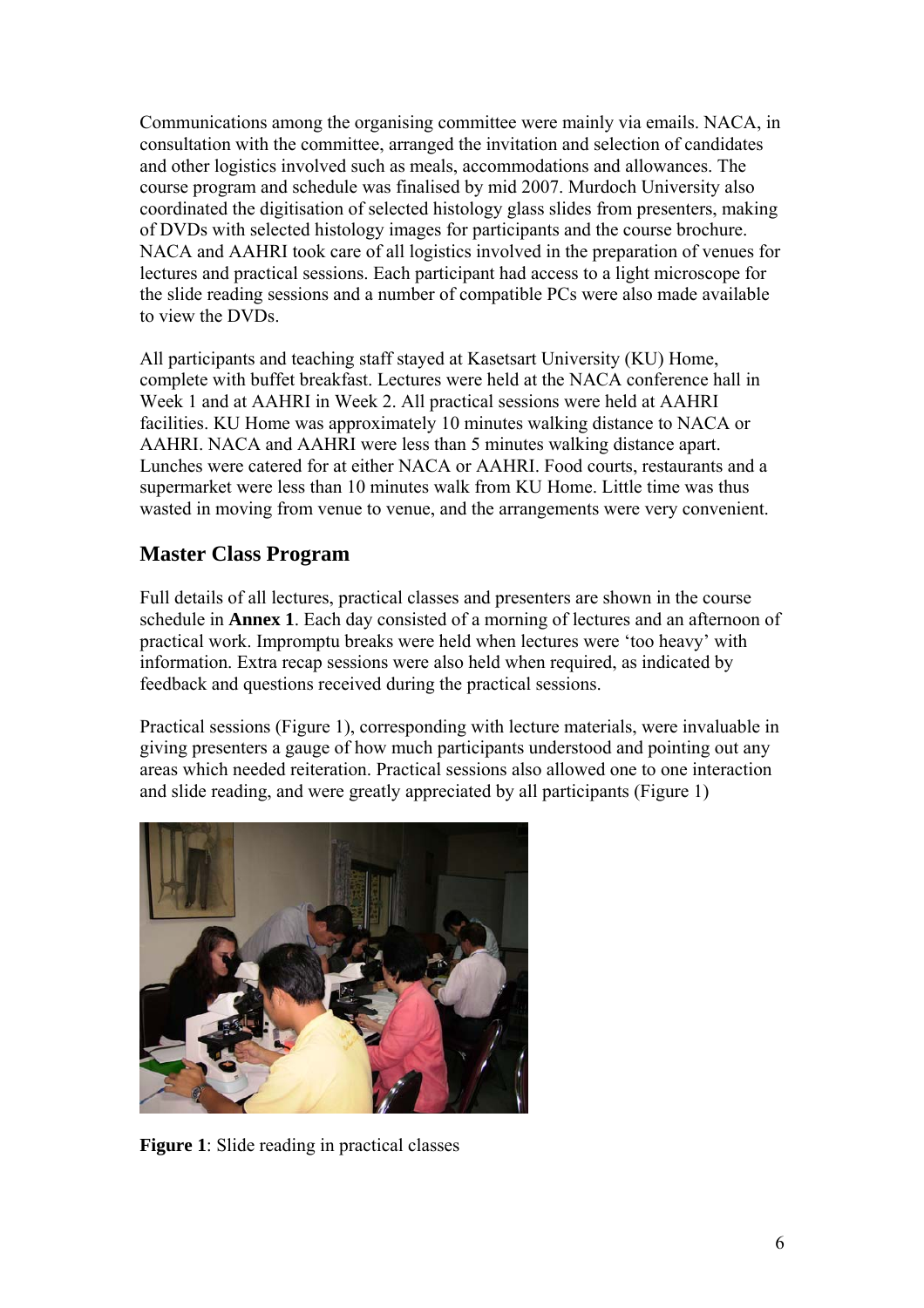# **Participants**

Invitations to attend the Master Class were sent to fisheries and aquaculture organisations in 13 countries in the region. Participants were selected based on active involvement in a fish health laboratory or teaching, with a reasonable command of English. Participants came from 12 countries, with the Malaysian candidate being unable to attend. The course was limited to 19 participants (originally 20, including the candidate from Malaysia; Figure 2). This limit was applied because it was recognised that each participant needed to have access to a light microscope and as much one to one time with resource experts during practical sessions as possible. The contact details of all participants are shown in **Annex 2**.

There was a good gender balance, with an approximately equal number of male and female participants. The participants were generally interactive with presenters as well as other participants, and frequently asked questions.



**Figure 2:** Participants and presenters at the Fish Health Master Class, Bangkok, 2007

### **Resource Experts**

There was a good balance of experts from Australia and Asia, to ensure that the participants were provided with a well rounded presentation of the fish health problems experienced in the region. The CVs and contact details of experts as included in course brochure are attached as **Annex 3**.

### **Resource Materials**

The course materials were either sent in advance to NACA for printing or printed before lectures for distribution. Brian Jones handed out brochures on fish disease investigations from the Department of Fisheries Western Australia. Barbara Nowak provided copies of CDs on fish histopathology from the European Association of Fish Pathologists. Participants also received three DVDs with digitised images of histology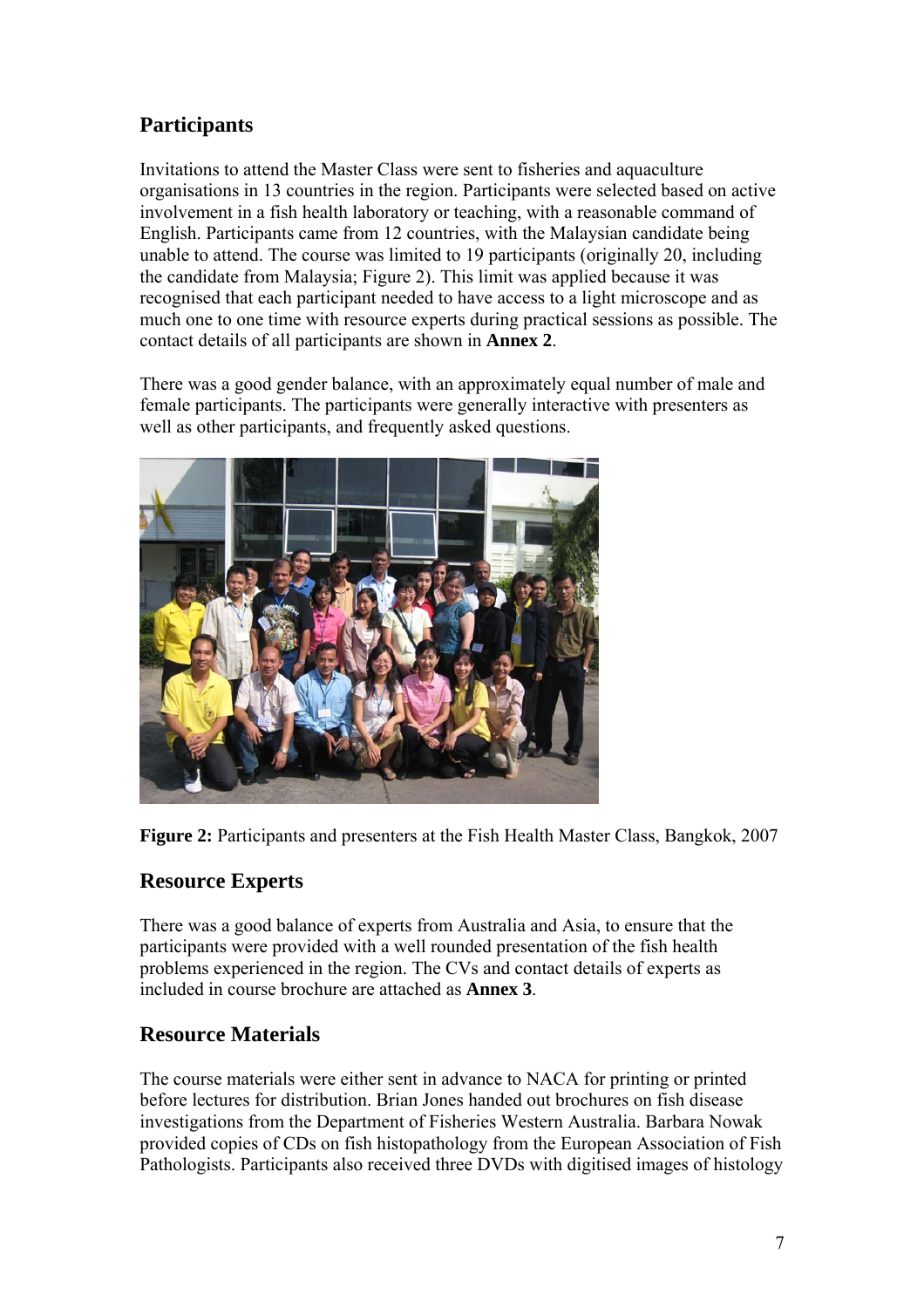glass slides grouped into normal histology, bacterial, viral, parasitic, fungal, and noninfectious diseases. CD copies of presentations by Teruo Miyazaki, Supranee Chinabut and Susan Kueh were distributed, as they contained coloured images which gave better resolution than printed copies. Relevant literature and websites were also provided to participants.

# **Field Trip**

A one day field trip was organised on day 7. Participants were taken to nearby aquaculture farms, to see the implementation of simple and practical farm level health management plans (Figure 3). The first farm visited was a commercial tilapia hatchery, Chareon Farm, where participants were shown how eggs were hatched and fry were sex-reversed to create an all-male population. After lunch at a local restaurant, the participants were taken to a seabass and shrimp growout facility (Kovit Farm), where the farm manager gave a tour and a talk on farm management. The field trip was sponsored by Intervet Singapore.

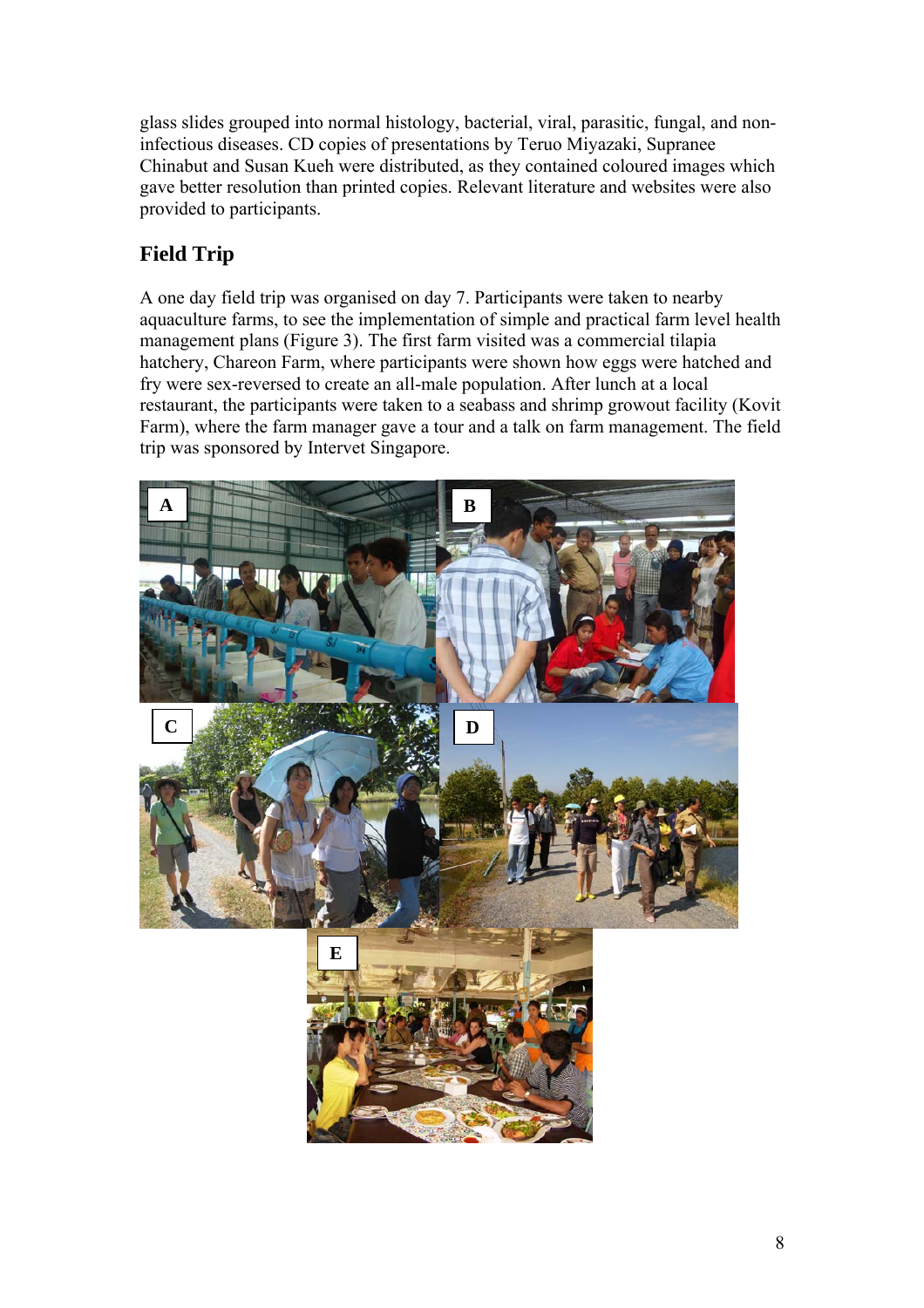**Figure 3:** Field trip visits to Chareon farm  $(A, B)$ , Kovit farm  $(C, D)$  and a local restaurant for lunch (E)

# **Certificate Presentation**

The Class closed with speeches by both John Edwards (Dean, School of Veterinary and Biomedical Sciences, Murdoch University), and Supranee Chinabut (Senior Advisor on Fish Diseases, Department of Fisheries, Thailand), and certificate presentation. The certificates were developed at Murdoch University, with final editorial corrections at NACA.

### **Feedback from Participants**

Feedback was sought from participants by circulating a questionnaire for return by the end of the Class. A formal feedback session was also included in the program before the close of the class. This proved a very valuable exercise for future planning. A summary and analysis of the answers is given in **Annex 4**.

## **Future Activities**

The organising committee recognised the importance of ongoing communication and follow-up activities with participants to ensure that knowledge and skills were retained after the Master Class was completed. To this end, we have developed an internet communication group, which enables all participants and presenters to share new information and exchange ideas on new fish disease cases. This group has been very active in the three months since the Master Class was completed. We have also begun to develop ideas for future classes in targeted countries (initially India and Indonesia), which will enable us to extend the Master Class learning activities to a wider audience.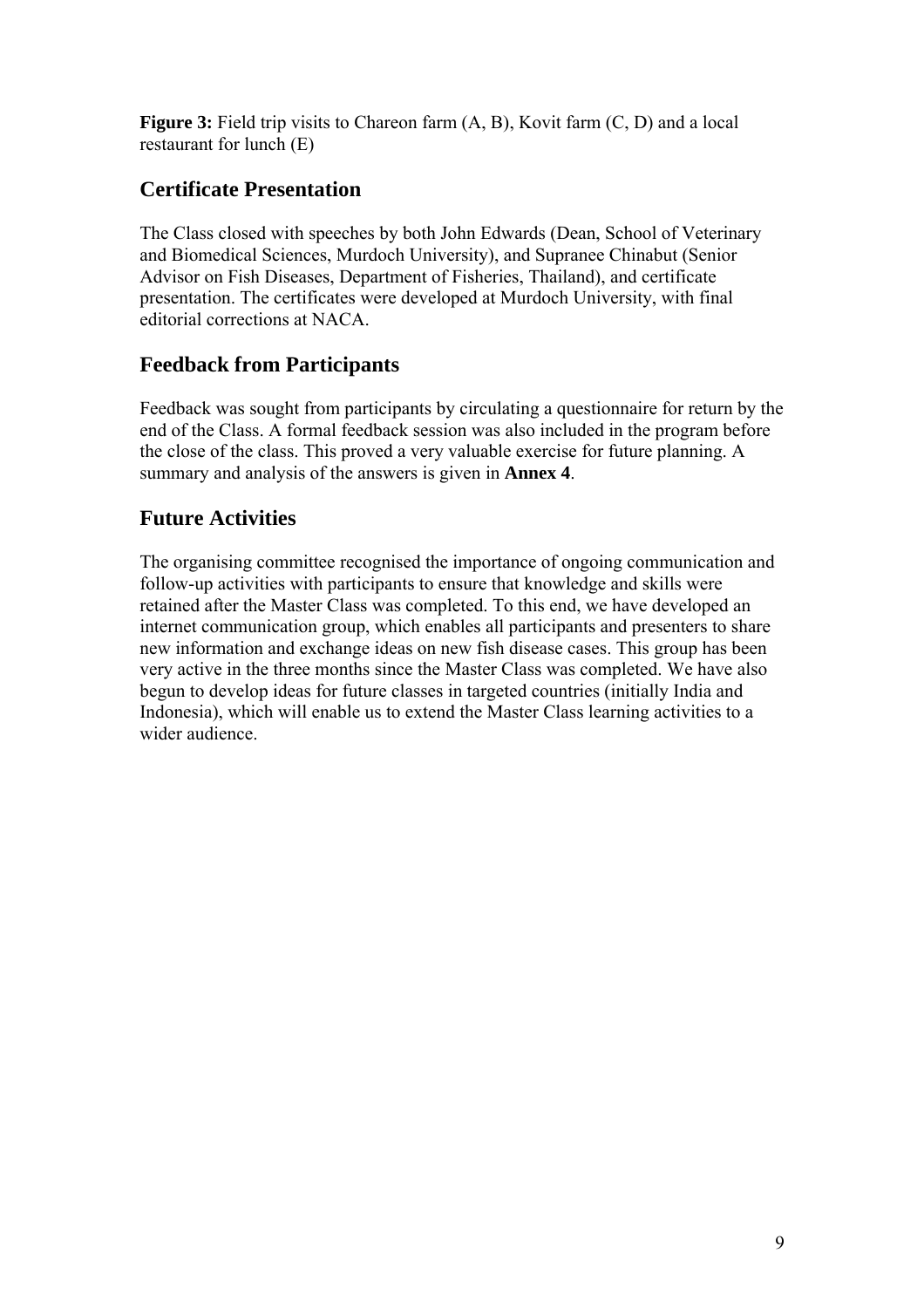#### **Annex 1**

### **Course Schedule**

#### **Day 1 (Monday 12 November)**

#### **Topic 1: Introduction to Fish Health**

This covered both field and laboratory investigations of disease, in particular post mortem examinations of fish. Basic information on the aquatic environment and aquatic organisms, needed for sound disease investigations, were presented. A science-based approach towards sampling for disease investigation was reviewed. Histological processing and techniques, as well as a brief overview of other laboratory techniques commonly used in investigating aquatic animal diseases (routine bacteriological, virological, parasitological and molecular tests) were also covered.

| <b>Time</b> | <b>Topic</b>                                                                                                                                                                                                    | <b>Presenters</b>           |
|-------------|-----------------------------------------------------------------------------------------------------------------------------------------------------------------------------------------------------------------|-----------------------------|
| 0900-0930   | <b>Opening Address</b>                                                                                                                                                                                          | Supranee Chinabut,<br>Mohan |
| 0930-1000   | Overview of course and objectives                                                                                                                                                                               | <b>Brian Jones</b>          |
| 1000-1030   | <b>Morning Tea</b>                                                                                                                                                                                              |                             |
| 1030-1130   | 1.1 Fish disease investigations – field and<br>laboratory sampling; post mortem examinations                                                                                                                    | Susan Kueh                  |
| 1130-1230   | 1.2 Laboratory techniques used in investigating<br>aquatic diseases                                                                                                                                             | <b>Brian Jones</b>          |
| 1230-1400   | Lunch                                                                                                                                                                                                           |                             |
| 1400-1430   | Fish disease investigations – $recap$                                                                                                                                                                           | Susan Kueh                  |
| 1430-1700   | Practical – Post mortem examinations starting<br>with live fish specimens, with emphasis on<br>sampling for histology, wet mounts and smears,<br>quick staining techniques, proper use of a light<br>microscope | Brian Jones, Susan<br>Kueh  |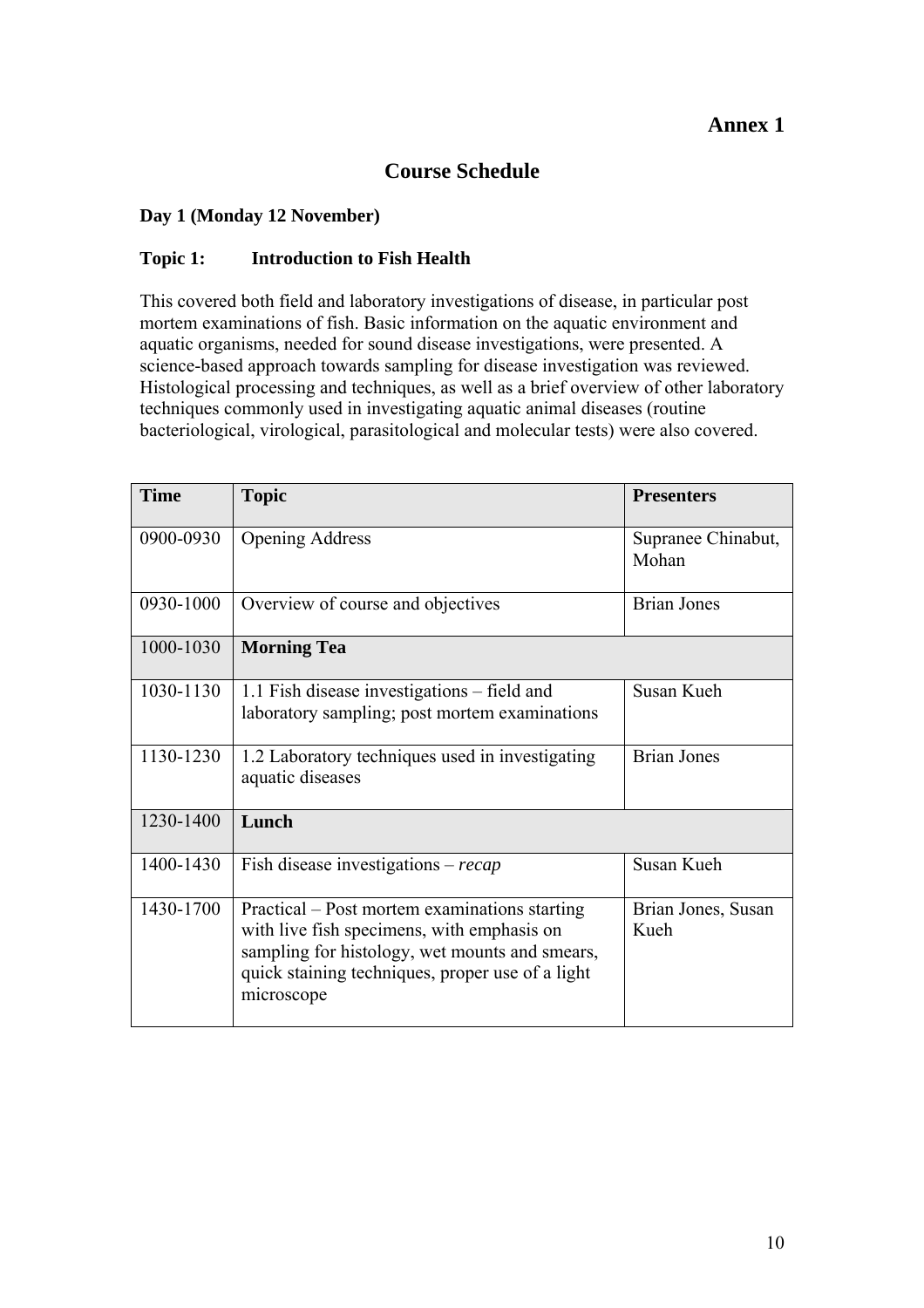#### **Day 2 (Tuesday 13 November)**

#### **Topic 2: Normal Histology**

The normal histology of major organs, such as skin, gills, gastrointestinal tract, cardiovascular system, muscular skeletal system, spleen, kidney, liver, brain and eye were covered. Familiarisation with normal organ tissue structure and cell morphology is critical towards making interpretations of abnormal tissue or cell pathology.

| <b>Time</b> | <b>Topic</b>                                                                      | <b>Presenters</b>                 |
|-------------|-----------------------------------------------------------------------------------|-----------------------------------|
| 0900-1000   | 2.1 Normal histology $I - skin$ , gills, intestines,<br>swimbladder, pseudobranch | Susan Kueh                        |
| 1000-1030   | <b>Morning Tea</b>                                                                |                                   |
| 1030-1130   | 2.2 Normal histology II - spleen, kidney, thymus,<br>thyroid, liver/pancreas      | Brian Jones                       |
| 1130-1300   | Lunch                                                                             |                                   |
| 1300-1400   | Demonstration on how to use digitized images for<br>teaching/learning             | Susan Kueh                        |
| 1400-1500   | Normal histology I and $II - recap$                                               | Brian Jones, Susan<br>Kueh        |
| 1500-1700   | Practical slide reading – normal histology                                        | Brian Jones, Susan<br>Kueh, Mohan |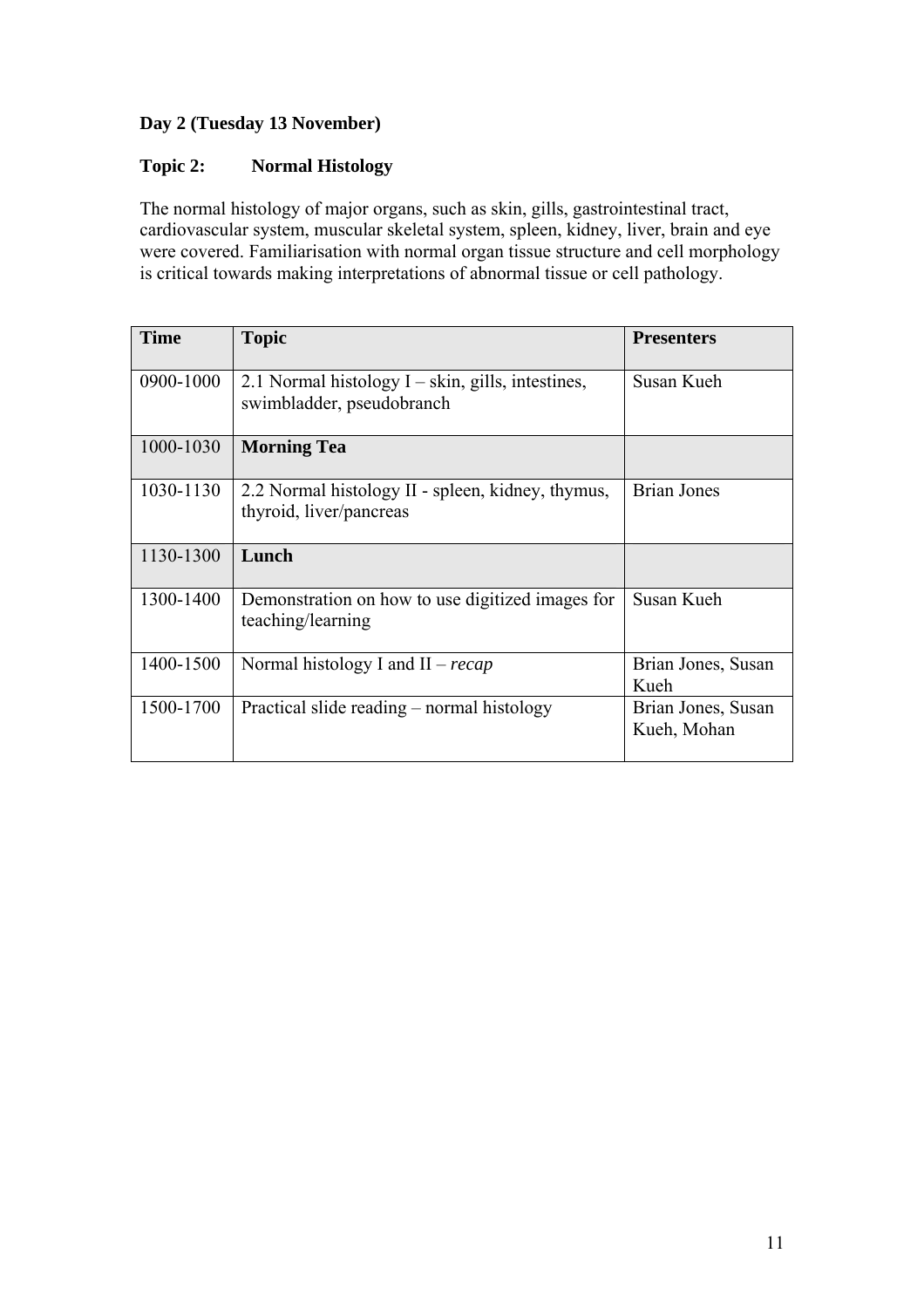# **Day 3 (Wednesday 14 November)**

# **Topic 2: Normal Histology**

| <b>Time</b> | <b>Topic</b>                                                                                                           | <b>Presenters</b>                 |
|-------------|------------------------------------------------------------------------------------------------------------------------|-----------------------------------|
| 0900-1000   | 2.3 Normal histology III – heart, blood vessels,<br>skeletal muscles, bones, mouth/teeth, olfactory<br>organs in skull | Susan Kueh                        |
| 1000-1030   | <b>Morning tea</b>                                                                                                     |                                   |
| 1030-1130   | 2.4 Normal histology IV - brain/spinal cord, eye,<br>gonads                                                            | <b>Brian Jones</b>                |
| 1130-1300   | Lunch                                                                                                                  |                                   |
| 1300-1400   | Normal histology III and IV – $recap$                                                                                  | Brian Jones/Susan<br>Keuh         |
| 1400-1700   | Practical slide reading – normal histology                                                                             | Brian Jones, Susan<br>Kueh, Mohan |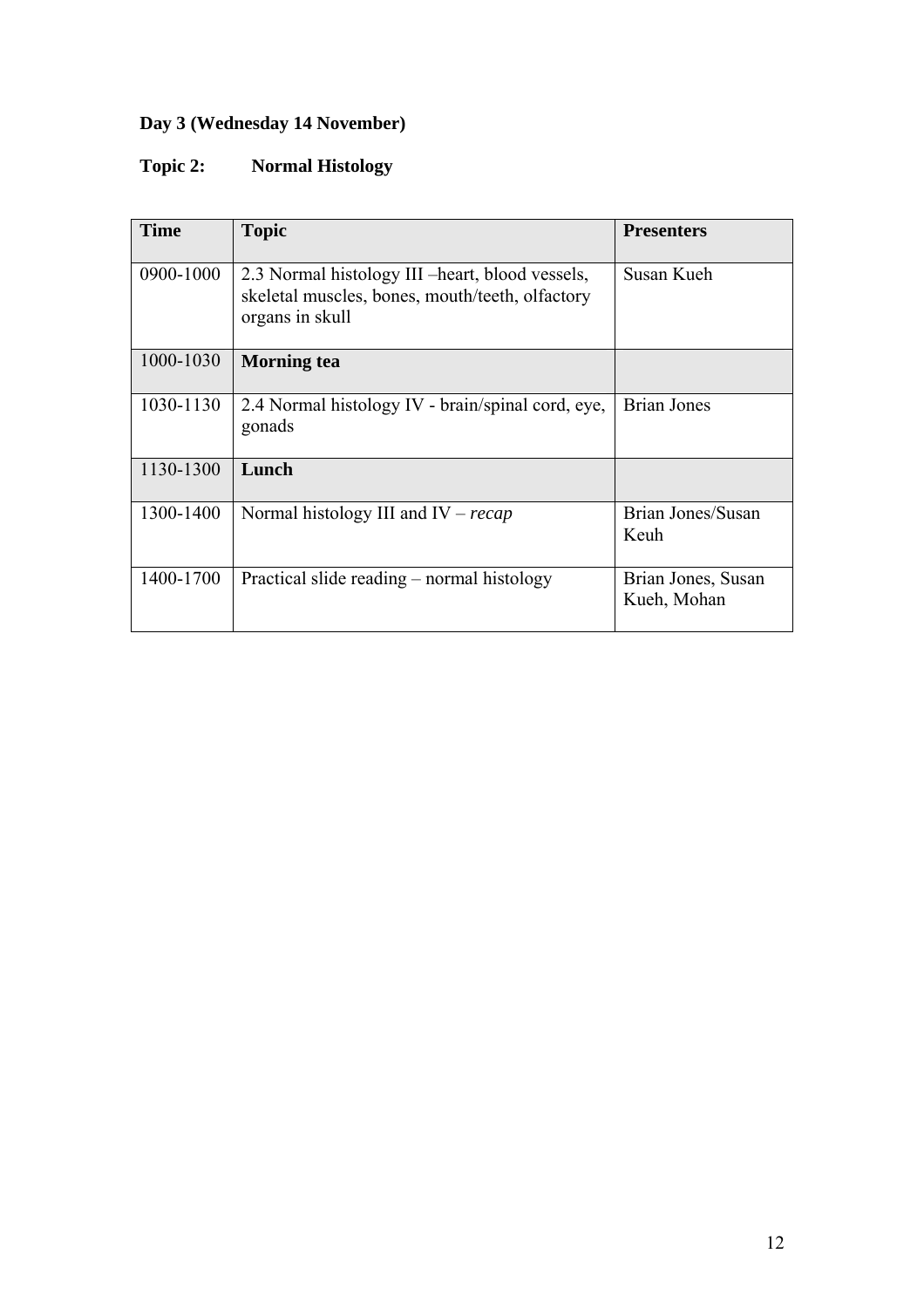# **Day 4 (Thursday 15 November)**

# **Topic 2: Normal Histology (class split into two groups)**

# **Group 1**

| <b>Time</b> | <b>Topic</b>                                                                                                                                                                                    | <b>Presenters</b>                |
|-------------|-------------------------------------------------------------------------------------------------------------------------------------------------------------------------------------------------|----------------------------------|
| 0900-1000   | Normal Histology – $recap$                                                                                                                                                                      | Susan Kueh                       |
| 1000-1030   | <b>Morning tea</b>                                                                                                                                                                              |                                  |
| 1030-1230   | Practical slide reading – normal histology                                                                                                                                                      | Susan Kueh,<br>Supranee Chinabut |
| 1230-1400   | Lunch                                                                                                                                                                                           |                                  |
| 1400-1700   | Histology processing - theory and practical.<br>Trimming of fixed tissues into cassettes, wax<br>blocking processed tissues, microtoming and<br>histology slide preparation, including staining | <b>Brian Jones</b>               |

# **Group 2**

| <b>Time</b> | <b>Topic</b>                                                                                                                                                                                    | <b>Presenters</b>                |
|-------------|-------------------------------------------------------------------------------------------------------------------------------------------------------------------------------------------------|----------------------------------|
| 0900-1000   | Histology processing - theory and practical.<br>Trimming of fixed tissues into cassettes, wax<br>blocking processed tissues, microtoming and<br>histology slide preparation, including staining | <b>Brian Jones</b>               |
| 1000-1030   | <b>Morning tea</b>                                                                                                                                                                              |                                  |
| 1030-1230   | Histology processing - (continued)                                                                                                                                                              | <b>Brian Jones</b>               |
| 1230-1400   | Lunch                                                                                                                                                                                           |                                  |
| 1400-1500   | Normal Histology – $recap$                                                                                                                                                                      | Susan Kueh                       |
| 1500-1700   | Practical slide reading – normal histology                                                                                                                                                      | Susan Kueh,<br>Supranee Chinabut |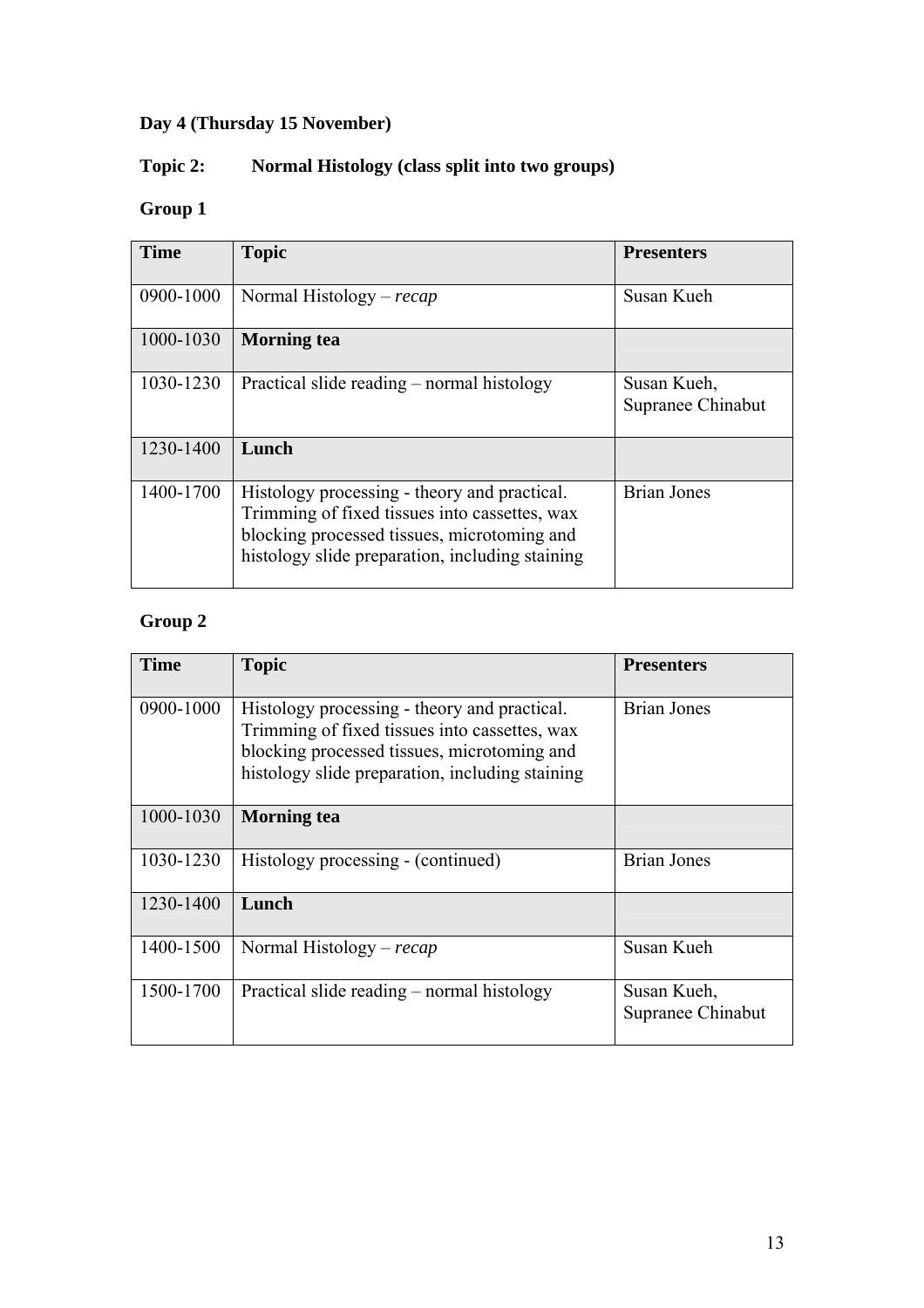#### **Day 5 (Friday 16 November)**

#### **Topic 3: Pathological Responses**

The four K's essential for scientific health management are: knowledge about the disease process; knowledge about the pathogen; knowledge about the host and knowledge about the environment. Understanding the pathogenicity mechanisms of the pathogens, disease resistance mechanisms of the host and the role of the environment are essential to appreciate the process of disease development. A pathogen can cause a clinical disease only when it can establish on or in the host, proliferate, overcome the non-specific and/or specific defense barriers of the host, produce the pathogenic factors, cause cellular and tissue damage, produce significant pathological changes, impair the function of the target tissue and cause mortality. Stress and environmental factors can accelerate this process.

Pathology tells us what is happening at the tissue level. Pathology is the outcome of three basic processes:

- cellular responses to pathogen induced injury (e.g. increased cellular activity, decreased cellular activity)
- inflammatory response exhibited by the host (e.g. acute inflammation and chronic inflammation)
- pathogenicity mechanisms of the pathogen

While using pathology for diagnostic purpose or understanding disease process, it is very important to appreciate what is true pathology and what is not (e.g. physiological changes, post-mortem changes, artifacts).

| <b>Time</b> | <b>Topic</b>                                       | <b>Presenters</b>                 |
|-------------|----------------------------------------------------|-----------------------------------|
| 0900-1000   | 3.1 Pathological response of fish to<br>disease I  | Mohan                             |
| 1000-1030   | <b>Morning</b> tea                                 |                                   |
| 1030-1130   | 3.2 Pathological response of fish to<br>disease II | Mohan                             |
| 1130-1300   | Lunch                                              |                                   |
| 1300-1400   | Pathological response – $recap$                    | Mohan                             |
| 1400-1700   | Practical slide reading                            | Mohan, Brian Jones, Susan<br>Kueh |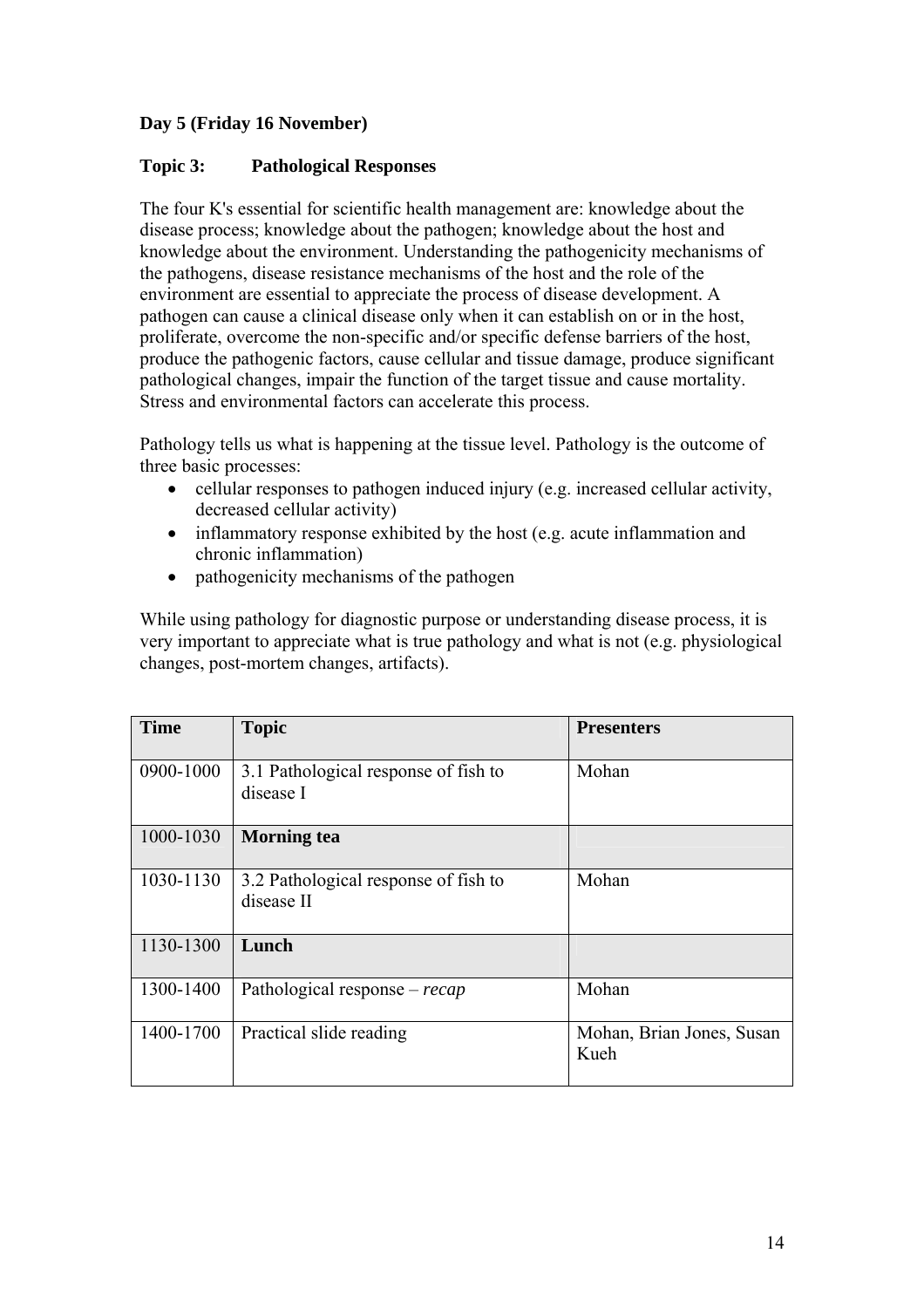#### **Day 6 (Saturday 17 November)**

#### **Topic 4: Bacterial Diseases of Finfish**

The pathology of major bacterial diseases of finfish and their associated clinical signs were covered. The primary focus was the use of histology as a diagnostic tool in bacterial disease. Confirmatory tests, where available, were mentioned. Useful references:

Gibson-Kueh S., Crumlish M. and Ferguson H.W. (2004) A novel 'skinny pot-belly' disease in Asian seabass fry, *Lates calcarifer* Bloch. *Journal of Fish Diseases* **27**: 731-735.

| <b>Time</b> | <b>Topic</b>                          | <b>Presenters</b>       |
|-------------|---------------------------------------|-------------------------|
| 0900-1000   | 4.1 Bacterial diseases of finfish I   | <b>Brian Jones</b>      |
| 1000-1030   | <b>Morning</b> tea                    |                         |
| 1030-1130   | 4.2 Bacterial diseases of finfish II  | Brian Jones             |
| 1130-1300   | Lunch                                 |                         |
| 1300-1400   | Bacterial diseases of finfish – recap | <b>Brian Jones</b>      |
| 1400-1700   | Practical slide reading               | Brian Jones, Susan Kueh |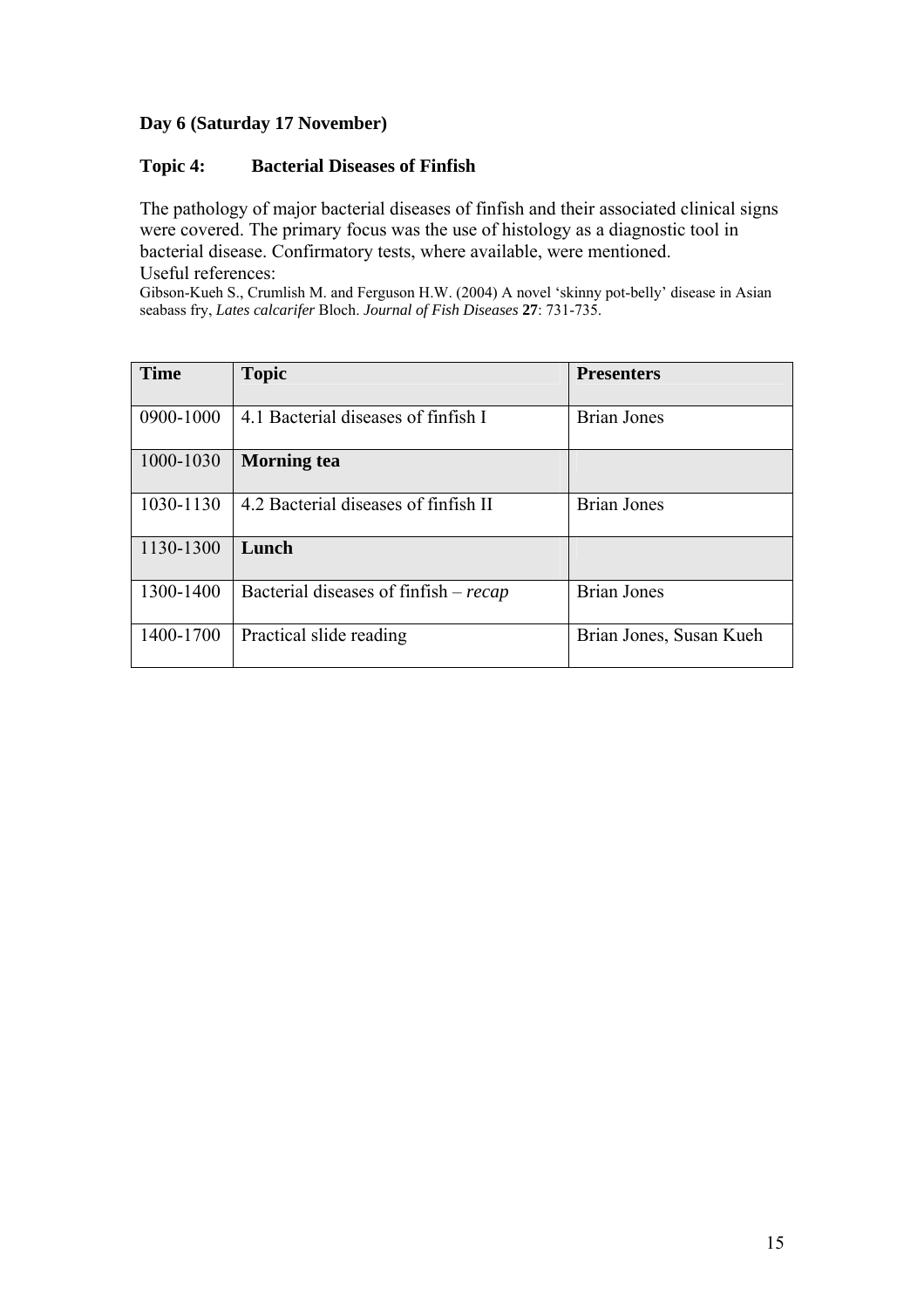# **Day 7 (Sunday 18 November)**

#### **Field Trip Sponsored by Intervet Singapore**

One day field trip to nearby aquaculture facilities was organized. This included visits to hatcheries and farms. Participants had an opportunity to see the implementation of simple and practical farm level health management plans.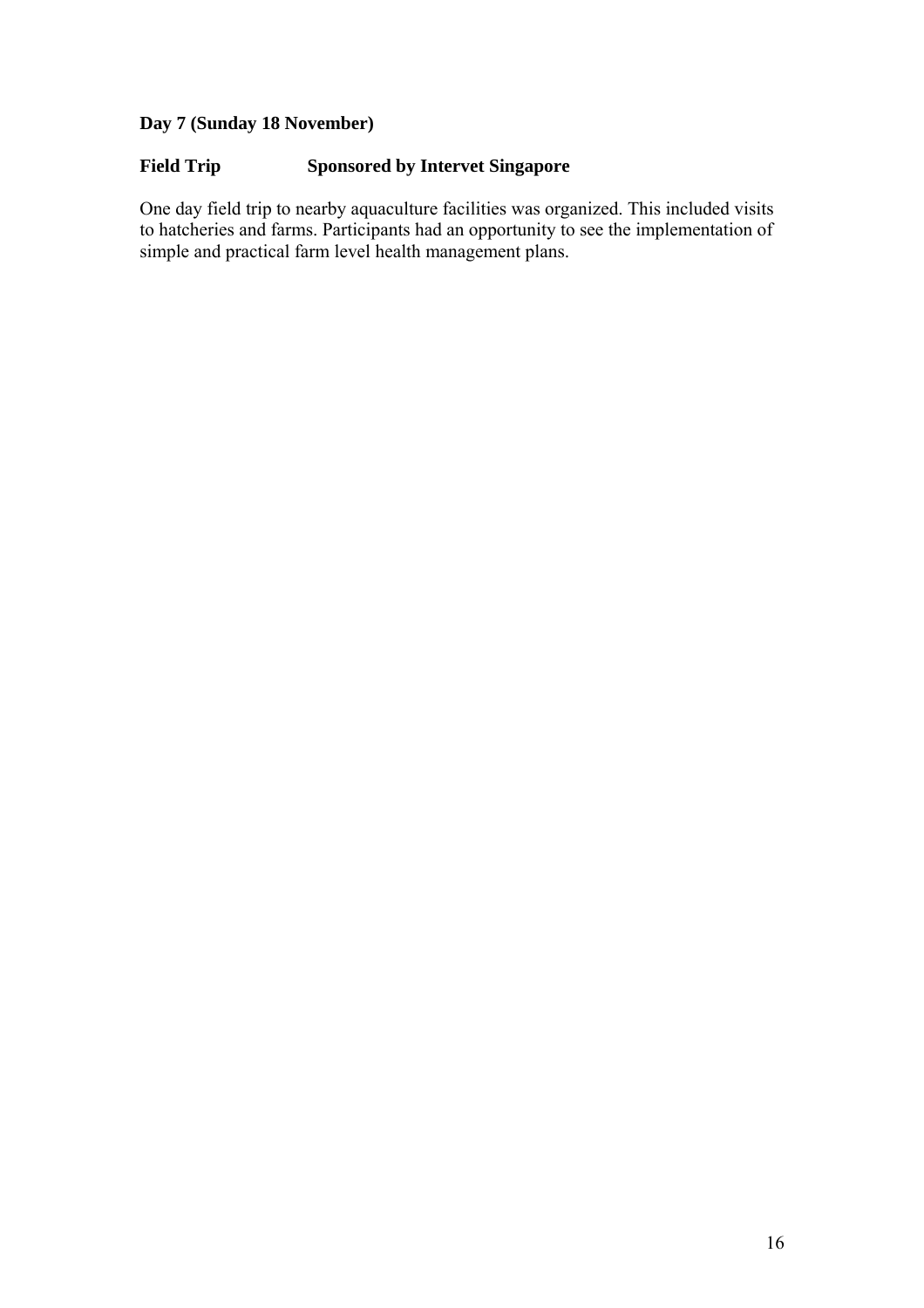#### **Day 8 (Monday 19 November)**

#### **Topic 5: Fungal Diseases of Finfish**

Major fungal diseases of finfish were covered, with a concentration on epizootic ulcerative syndrome (EUS). EUS is a very serious pandemic disease of freshwater and estuarine warm water fish in many countries in Asia, Australia, North America and Africa. It is synonymous with mycotic granuloma (MG), red spot disease (RSD) or ulcerative mycosis (UM). The principal causative agent of EUS is an oomycete fungus - *Aphanomyces invadans* (*A. piscicida*), which is a slow growing species. The gross appearance of EUS is an open dermal ulcer, which is similar to many other diseases. Confirmatory diagnosis requires histological demonstration of typical granulomas and invasive hyphae using haematoxylin and eosin or other general fungus stains. Typical histopathological changes observed in EUS are the extensive inflammation/hyperaemia associated with fungal hyphae and characteristic 'wallingoff' by macrophages or granuloma formation. Severe necrotizing myofibrillar degeneration accompanies the response to the invading fungus.

| <b>Time</b> | <b>Topic</b>                             | <b>Presenters</b>                                                  |
|-------------|------------------------------------------|--------------------------------------------------------------------|
| 0900-1000   | 5.1 Fungal diseases of finfish I         | Teruo Miyazaki                                                     |
| 1000-1030   | <b>Morning Tea</b>                       |                                                                    |
| 1030-1130   | 5.2 Fungal diseases of finfish II        | Teruo Miyazaki                                                     |
| 1130-1230   | 5.3 Fungal diseases of finfish III - EUS | Supranee Chinabut, Teruo<br>Miyazaki                               |
| 1230-1400   | Lunch                                    |                                                                    |
| 1400-1500   | Fungal diseases of finfish - recap       | Supranee Chinabut, Teruo<br>Miyazaki                               |
| 1400-1700   | Practical slide reading                  | Teruo Miyazaki, Supranee<br>Chinabut, Barbara Nowak,<br>Susan Kueh |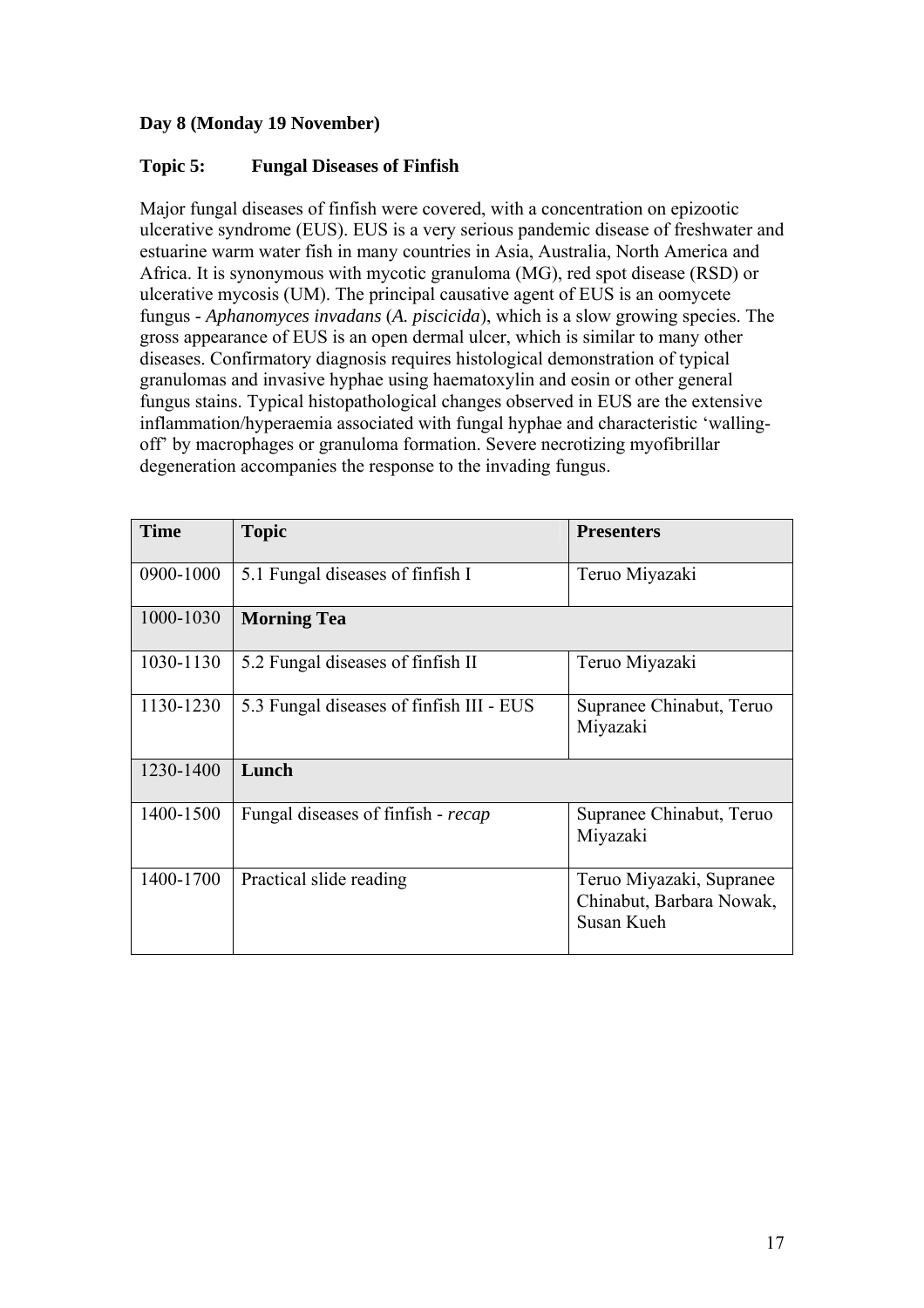#### **Day 9 (Tuesday 20 November)**

#### **Topic 6: Viral Diseases of Finfish**

This topic covered general virology, histopathology and electron microscopy of virusinfected fishes. The viral diseases examined included: infectious hematopoietic necrosis of salmonid fish; hirame rhabdovirus diseases of the Japanese flounder; viral nervous necrosis of seven band grouper; viremia associated ana-aki byo (corona-like virus) in koi; koi sleepy disease (pox-like virus); koi herpesvirus disease; herpesviral hematopoietic necrosis (CyHV-2) of goldfish; *Oncorhynchus maso* virus disease (SalHV-2) of yamabe; herpesviral dermatitis of the Japanese eel; megalocytivirus disease (include grouper sleepy disease); and lymphocystis disease of the Japanese flounder.

In addition, the predilection of iridoviruses for cells of mesothelial origin or fibroblastic cells at the light microscopic and electron microscopic level was presented. This knowledge helps in the detection and interpretation of the pathology associated with systemic iridovirus infections in fish. Useful references include:

Gibson-Kueh S., Netto P., Ngoh G.H., Chang S.F., Ho L.L., Qin Q.W., Chua F.H.C., Ng M.L. and Ferguson H.W. (2003) The pathology of systemic iridoviral disease in fish. *Journal of Comparative Pathology* **129**: 111-119.

| <b>Time</b> | <b>Topic</b>                                                                                          | <b>Presenters</b>                                                  |
|-------------|-------------------------------------------------------------------------------------------------------|--------------------------------------------------------------------|
| 0900-1000   | 6.1 Viral diseases of finfish I                                                                       | Teruo Miyazaki                                                     |
| 1000-1030   | <b>Morning Tea</b>                                                                                    |                                                                    |
| 1030-1130   | 6.2 Viral diseases of finfish II                                                                      | Teruo Miyazaki                                                     |
| 1130-1200   | 6.3 Viral diseases of finfish III -<br>Mesotheliotropic nature of systemic<br>iridoviruses of finfish | Susan Kueh                                                         |
| 1200-1400   | Lunch                                                                                                 |                                                                    |
| 1400-1500   | Viral diseases of finfish - recap                                                                     | Teruo Miyazaki                                                     |
| 1500-1700   | Practical – Slide reading                                                                             | Teruo Miyazaki, Supranee<br>Chinabut, Barbara Nowak,<br>Susan Kueh |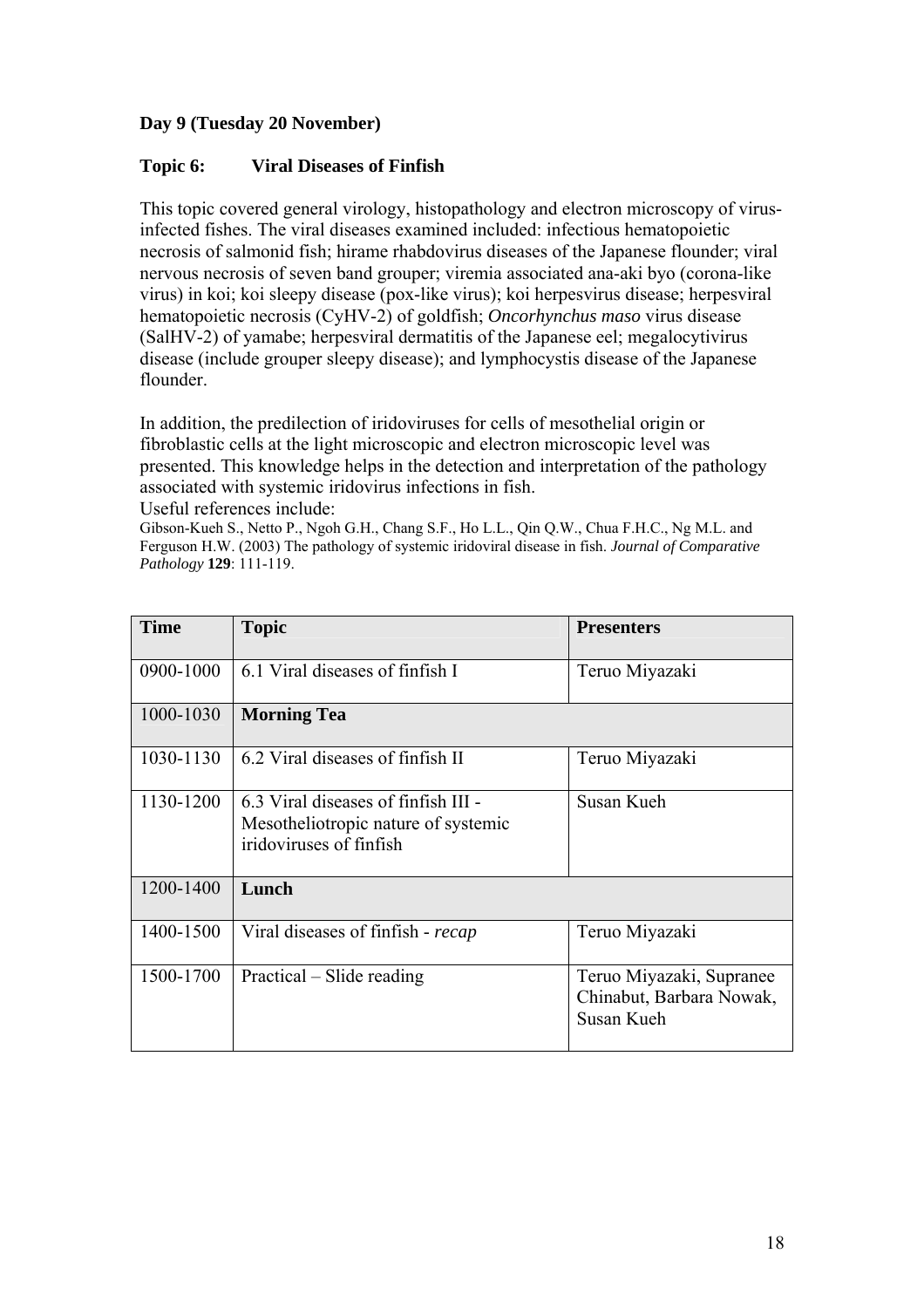#### **Day 10 (Wednesday 21 November)**

#### **Topic 7: Parasitic Diseases of Finfish**

Parasitic diseases such as sea lice, skin flukes and amoebic gill disease can cause significant losses in aquaculture. Their recognition in histological sections, host response (pathology), effects on industry and brief life cycles of major groups of parasites significant in aquaculture, fisheries and ornamental fish was discussed. Although the proper identification of parasites to species level requires expert knowledge, special preparation and fixation of specimens, histology can be useful, as in the diagnosis of amoebic gill disease. Useful references include:

Bruno, D.W., Nowak, B. and Elliott, D.G. (2006). Guide to identification of fish protozoan and metazoan parasites in stained tissue sections. *Diseases of Aquatic Organisms* **70**: 1-36.

Mansell, B., Powell, M.D., Ernst, I. and Nowak, B.F. (2005) Effects of gill fluke *Zeuxapta seriolae* and treatment with hydrogen peroxide on pathophysiology of kingfish *Seriola lalandi. Journal of Fish Diseases* **28**: 253-262.

Nowak, B.F., Dawson, D., Basson, L., Deveney, M. and Powell M.D. (2004) Gill histopathology of wild marine fish in Tasmania – potential interactions with gill health of cultured Atlantic salmon, *Salmo salar* L. *Journal of Fish Diseases*, **27**: 709-717.

Adams, M.B. and Nowak, B.F. (2004) Sequential pathology after initial freshwater bath treatment in cultured Atlantic salmon *Salmo salar* L. *Journal of Fish Diseases* **27**:163-173.

Adams, M. and Nowak, B.F. (2001) Distribution and structure of lesions in the gills of Atlantic salmon (*Salmo salar* L.) affected with amoebic gill disease. *Journal of Fish Diseases* **24**:535-542.

| <b>Time</b> | <b>Topic</b>                                                                           | <b>Presenters</b>                               |
|-------------|----------------------------------------------------------------------------------------|-------------------------------------------------|
| 0900-1000   | 7.1 Parasitic diseases of finfish I                                                    | Barbara Nowak                                   |
| 1000-1030   | <b>Morning Tea</b>                                                                     |                                                 |
| 1030-1130   | 7.2 Parasitic diseases of finfish II                                                   | Barbara Nowak                                   |
| 1130-1230   | 7.3 Gill pathobiology and histology, and<br>overview of histology as a diagnostic tool | Barbara Nowak                                   |
| 1230-1400   | Lunch                                                                                  |                                                 |
| 1400-1500   | Parasitic diseases of finfish - recap                                                  | Barbara Nowak                                   |
| 1500-1700   | Practical slide reading and case studies                                               | Barbara Nowak, Supranee<br>Chinabut, Susan Kueh |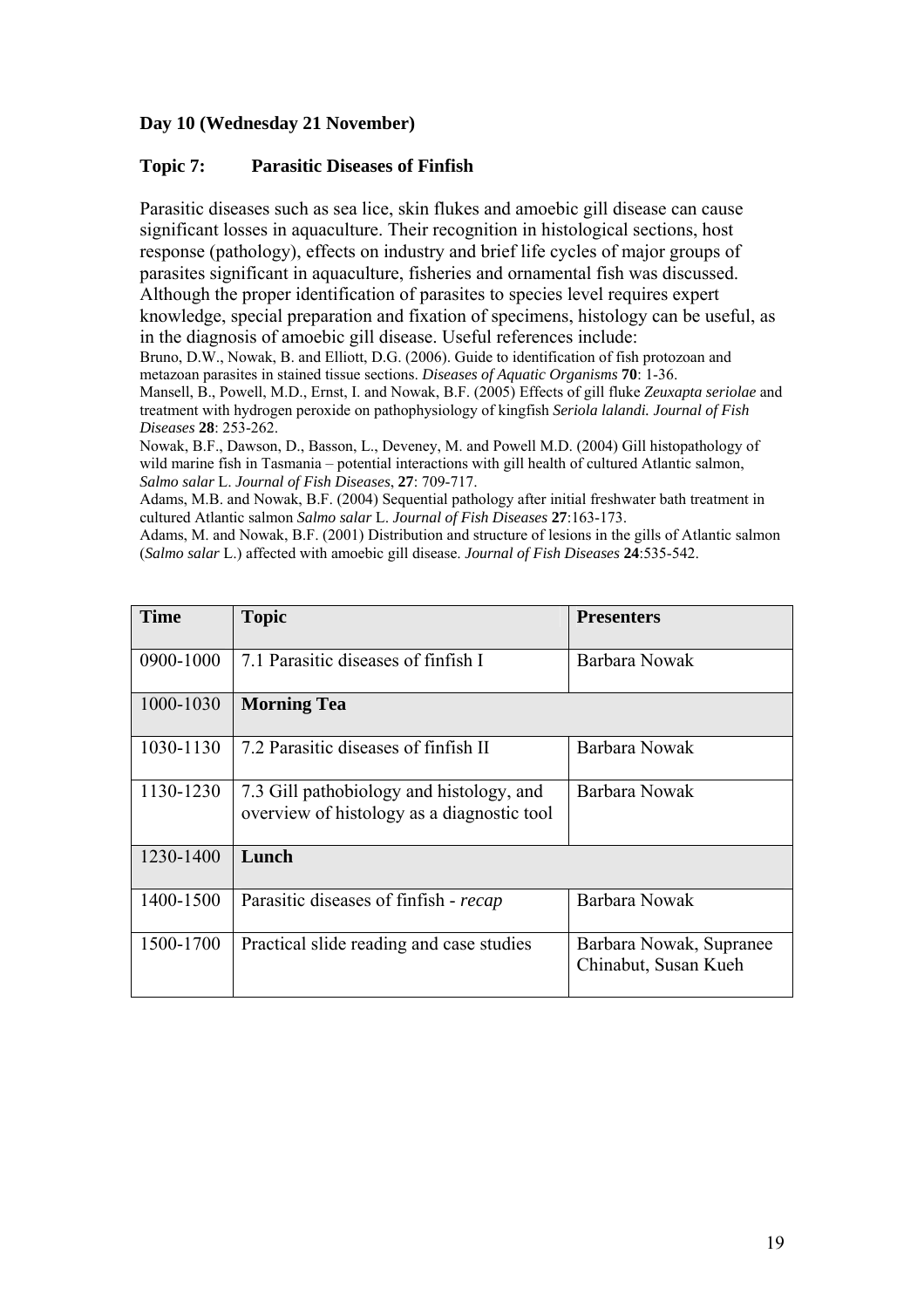#### **Day 11 (Thursday 22 November)**

#### **Topic 8: Non-Infectious Diseases of Finfish**

Diseases in farmed fish may be non-infectious and caused by environmental, nutritional or genetic factors. Such diseases can often be controlled by improving husbandry techniques. Diagnosis of these diseases requires good understanding and knowledge of case history, including environmental conditions and nutrition. Additional chemical analyses of fish tissues or environmental samples may be useful. Histopathology of a range of non-infectious diseases, including gas bubble disease, effects of exposure to toxicants, sun damage and some tumours were reviewed. Examples of conditions of uncertain aetiology were included. Useful references include:

Clark, A., Nowak, B., Handlinger, J., Munday, B.L. and Percival, S. (1997) Clubbing and necrosis gill (CNG) syndrome in sea-caged Atlantic salmon *Salmo salar* L in Tasmania: an initial report. *Journal of Fish Diseases* **20**:59-68.

Heidel, J.R., Nowak, B.F., Fischer, K.A., Watral, V.G. and Kent, M.L. (2002) Visceral nodular cartilagenous metaplasia in rockfishes (*Sebastes* spp.) in the eastern North Pacific Ocean. *Journal of Veterinary Diagnostic Investigation* **14**: 495-497.

| <b>Time</b> | <b>Topic</b>                                 | <b>Presenters</b>            |
|-------------|----------------------------------------------|------------------------------|
| 0900-1000   | 8.1 Non infectious diseases of finfish I     | Barbara Nowak                |
| 1000-1030   | <b>Morning tea</b>                           |                              |
| 1030-1130   | 8.2 Non infectious diseases of finfish II    | Barbara Nowak                |
| 1130-1300   | Lunch                                        |                              |
| 1300-1400   | Non-infectious diseases of finfish $-$ recap | Barbara Nowak                |
| 1400-1700   | Practical slide reading and case studies     | Barbara Nowak, Susan<br>Kueh |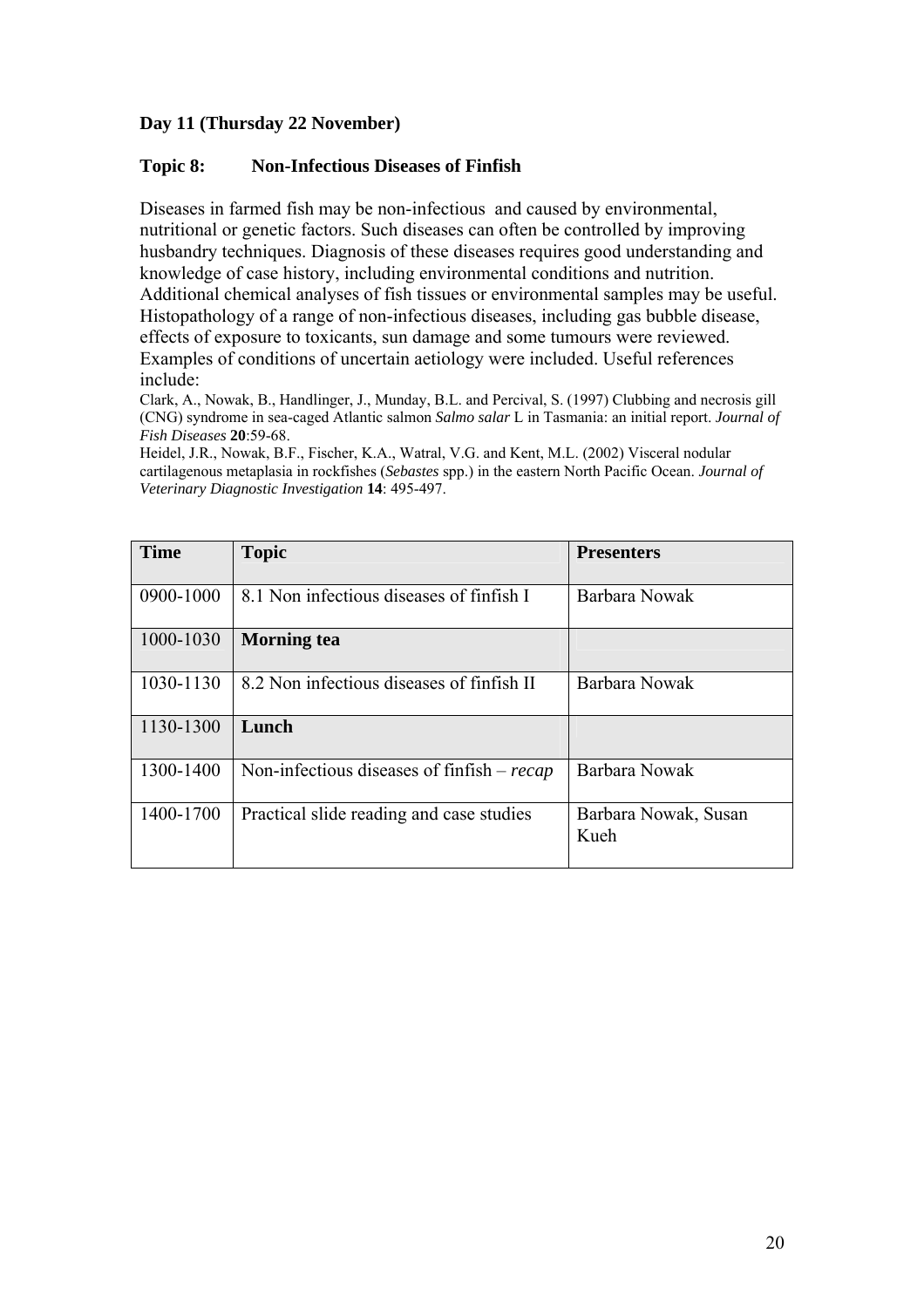# **Day 12 (Friday 23 November)**

# **Topic 9: Case Studies**

| <b>Time</b> | <b>Topic</b>                                                  | <b>Presenters</b>                   |
|-------------|---------------------------------------------------------------|-------------------------------------|
| 0900-1000   | 9.1 Diseases of finfish case studies with<br>slide reading I  | Barbara Nowak, Susan<br>Kueh        |
| 1000-1030   | <b>Morning</b> tea                                            |                                     |
| 1030-1230   | 9.2 Diseases of finfish case studies with<br>slide reading II | Barbara Nowak, Susan<br>Kueh        |
| 1230-1400   | Lunch                                                         |                                     |
| 1400-1500   | Feedback session                                              | Susan Kueh, Barbara<br><b>Nowak</b> |
| 1500-1630   | Closing address and presentation of<br>certificates           | John Edwards, Supranee<br>Chinabut  |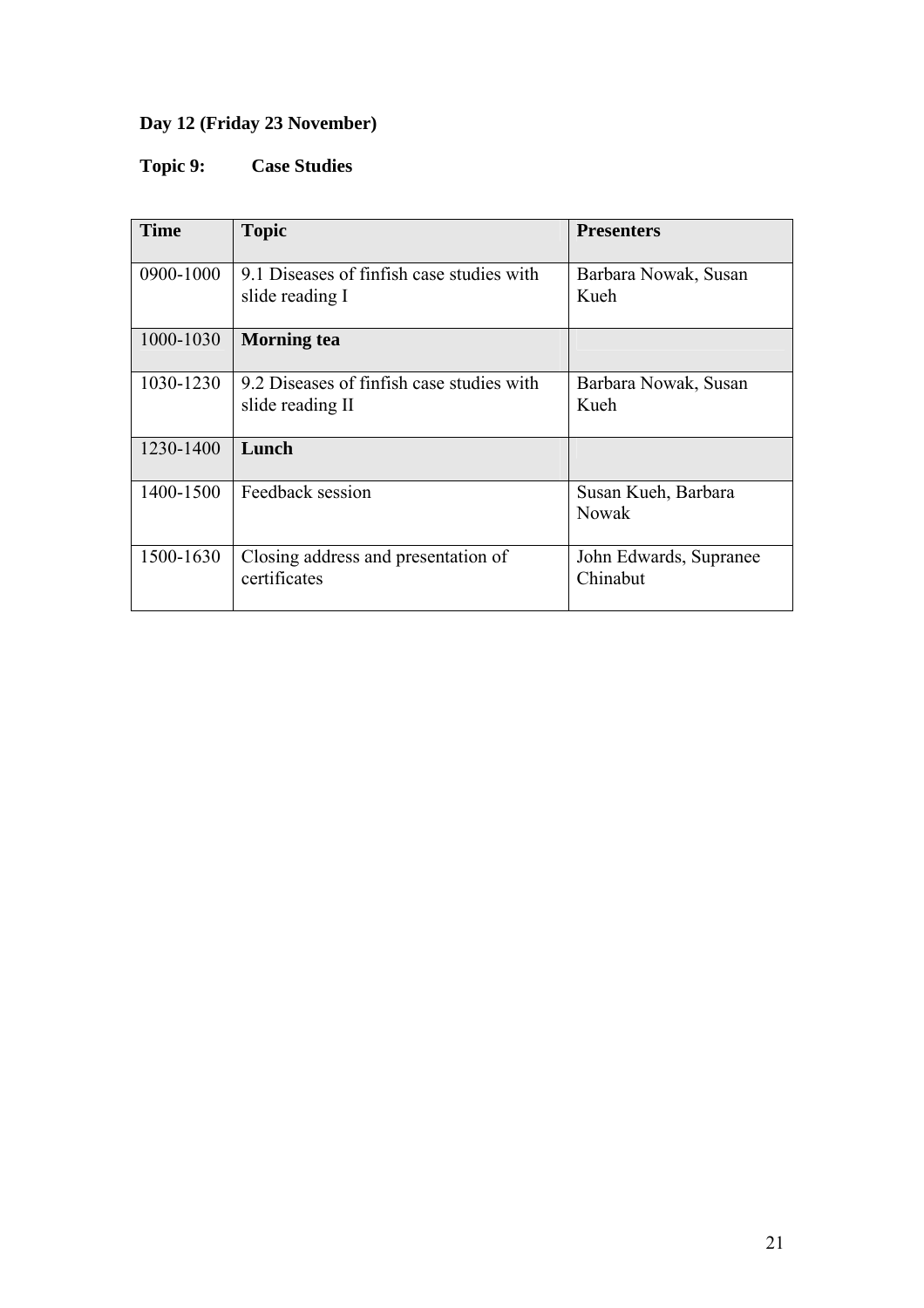| Country                    | <b>Address</b>                                    |
|----------------------------|---------------------------------------------------|
| <b>Bangladesh</b>          |                                                   |
| Hindol Kumar Pal           | <b>Brackishwater Station</b>                      |
|                            | Bangladesh Fisheries Research Institute           |
|                            | Paikgacha, Khulna-9280                            |
|                            | Bangladesh                                        |
|                            | Email: hindopal@yahoo.com                         |
| Cambodia                   |                                                   |
| <b>EM Samy</b>             | <b>Fisheries Administration</b>                   |
|                            | 186 Norodom Blvd, P.O. Box582                     |
|                            | Phnom Penh, Cambodia                              |
|                            | Email: emsamy@yahoo.com                           |
| China                      |                                                   |
| Zhou Qunlan                | Freshwater Fisheries Research Centre              |
|                            | 9# East Shanshui Road, Binhu District             |
|                            | Wuxi, China                                       |
|                            | Email: zhouql@mail.ffrc.cn                        |
| India                      |                                                   |
| Amar Pal                   | National Bureau of Fish Genetic Resources         |
|                            | Canal Ring Road, P.O. Dilkusha                    |
|                            | Lucknow-226002                                    |
|                            | U.P., India                                       |
|                            | Email: nbfgr@sancharnet.in                        |
| <b>KS</b> Ramesh           | Department of Aquaculture                         |
|                            | College of Fisheries, KVAFSU                      |
|                            | Mangalore-575002                                  |
|                            | <b>INDIA</b>                                      |
|                            | Email: kaseeramesh@yahoo.com                      |
| <b>Indonesia</b>           |                                                   |
| <b>Endang Susianingsih</b> | Research Institute For Coastal Aquaculture (RICA) |
|                            | Jl. Makmur Dg. Sitakka No. 129 Maros              |
|                            | South Sulawesi, Indonesia                         |
|                            | Email: litkanta@indosat.net.id, e sisy@yahoo.com  |
| IR Murwantoko              | Department of Fisheries, Faculty of Agriculture   |
|                            | Gadjah Mada University                            |
|                            | Jl. Flora Bulaksumur, Yogykarta 55281             |
|                            | Indonesia                                         |
|                            | Email: murwantoko@yahoo.com                       |
| <b>Myanmar</b>             |                                                   |
| Yin Myat Win               | Department of Fisheries                           |
|                            | Aquatic Animal Health Disease Controlling Section |
|                            | Shu Khin Tha Raod, Thaketa Tsp                    |
|                            | Yangon, Myanmar                                   |
|                            | Email: dof@mptmail.net.mm                         |

# **List of Participants**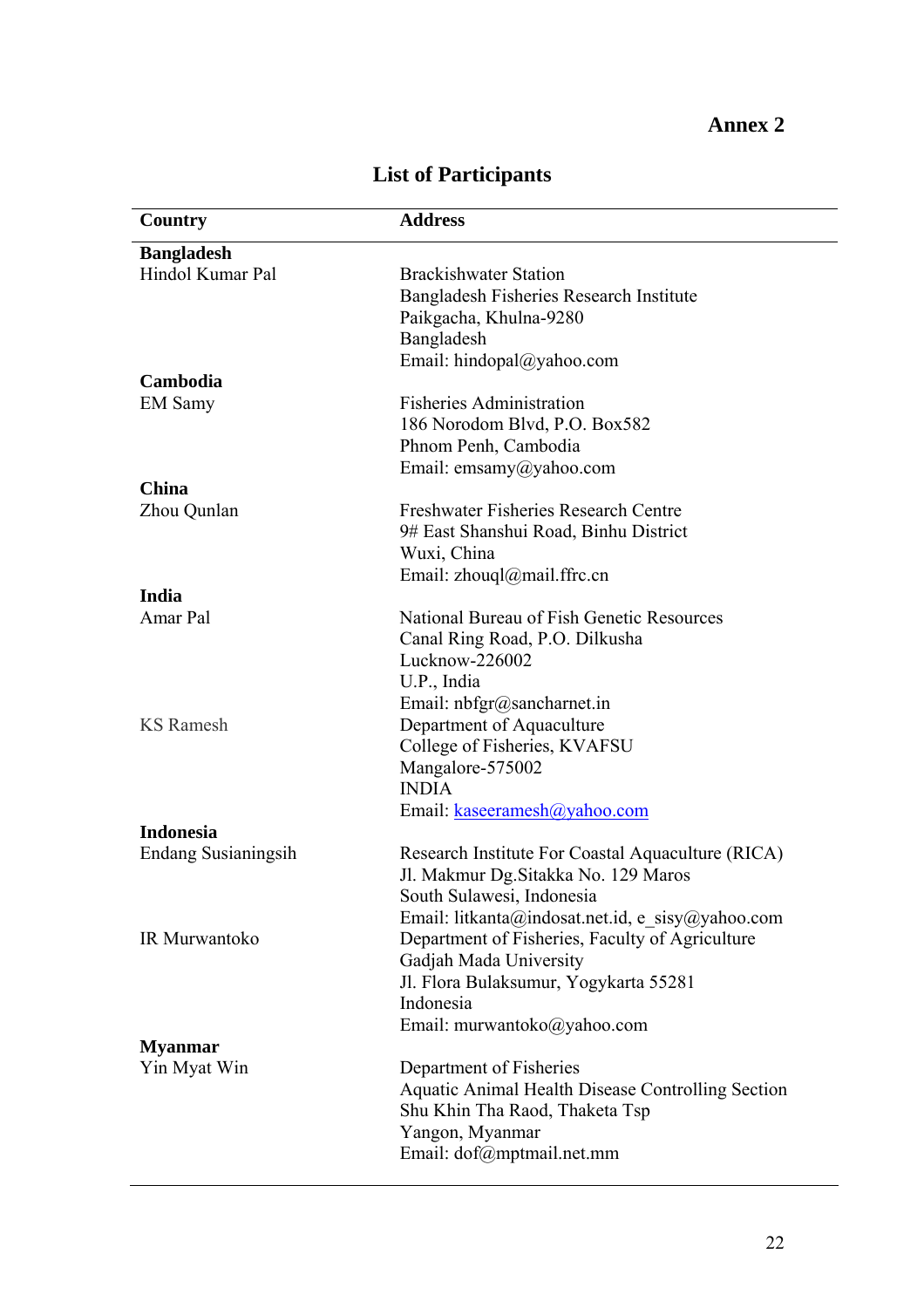| <b>Nepal</b>                   |                                                                            |
|--------------------------------|----------------------------------------------------------------------------|
| <b>Shankar Prasad Dahal</b>    | Central Fisheries Laboratory, GOV                                          |
|                                | Machhapokhari, Balaju-16 Kathmandu                                         |
|                                | Nepal                                                                      |
|                                | Email: shankarpddahal@yahoo.com                                            |
| Sri Lanka                      |                                                                            |
| MS Epashinghe                  | National Aquaculture Development Authority of Sri<br>Lanka                 |
|                                | Ornamental Fish Breeding and Training Centre                               |
|                                | Rambodagalla, Panagamuwa                                                   |
|                                | Sri Lanka                                                                  |
|                                | Email: aqua2@eureka.lk                                                     |
| <b>Philippines</b>             |                                                                            |
| Tomas S Cuyos                  | Bureau of Fisheries and Aquatic Resources-Region VII                       |
|                                | Arellano Boulevard, Cebu City<br>Philippines                               |
|                                | Email: tomascuyos@yahoo.com                                                |
| Edgar C Amar                   | <b>SEAFDEC AQD</b>                                                         |
|                                | Tigbauan, Iloilo                                                           |
|                                | Philippines                                                                |
|                                | Email: eamar@aqd.seafdec.org.ph                                            |
| <b>Singapore (Self funded)</b> |                                                                            |
| Lauke Labrie                   | Intervet Norbio Singapore Pte Ltd.                                         |
|                                | 1 Perahu Road                                                              |
|                                | Singapore 718847                                                           |
| <b>Thailand</b>                | Inland Aquatic Animal Health Research Institute                            |
| Thitiporn Laoprasert           | Department of Fisheries, Ladyao                                            |
|                                | Jatujak, Bangkok 10900                                                     |
|                                | Thailand                                                                   |
|                                | Email: tpetchinda@yahoo.com                                                |
| Varinee Panyawachira           | Inland Aquatic Animal Health Research Institute                            |
|                                | Department of Fisheries, Ladyao                                            |
|                                | Jatujak, Bangkok 10900<br>Thailand                                         |
|                                | Email: ninee43@hotmail.com                                                 |
| Orn-anong Kongtawee            | Coastal Aquatic Animal Health Research Institute                           |
|                                | 130/2 Moo8. Tambon Pawong                                                  |
|                                | Muang Sub-district                                                         |
|                                | Songkhla, Thailand                                                         |
|                                | Email: kongtawee@gmail.com                                                 |
| Paveena Taweekitchakarn        | King Mongkut's Institute of Technology Lad Krabang                         |
|                                | <b>Faculty of Agricultural Technology</b><br>Department of Fishery Science |
|                                | Chalong Krung Rd., Lad Krabang, Bangkok                                    |
|                                | Email: kttpravee@kmitl.ac.th                                               |
|                                |                                                                            |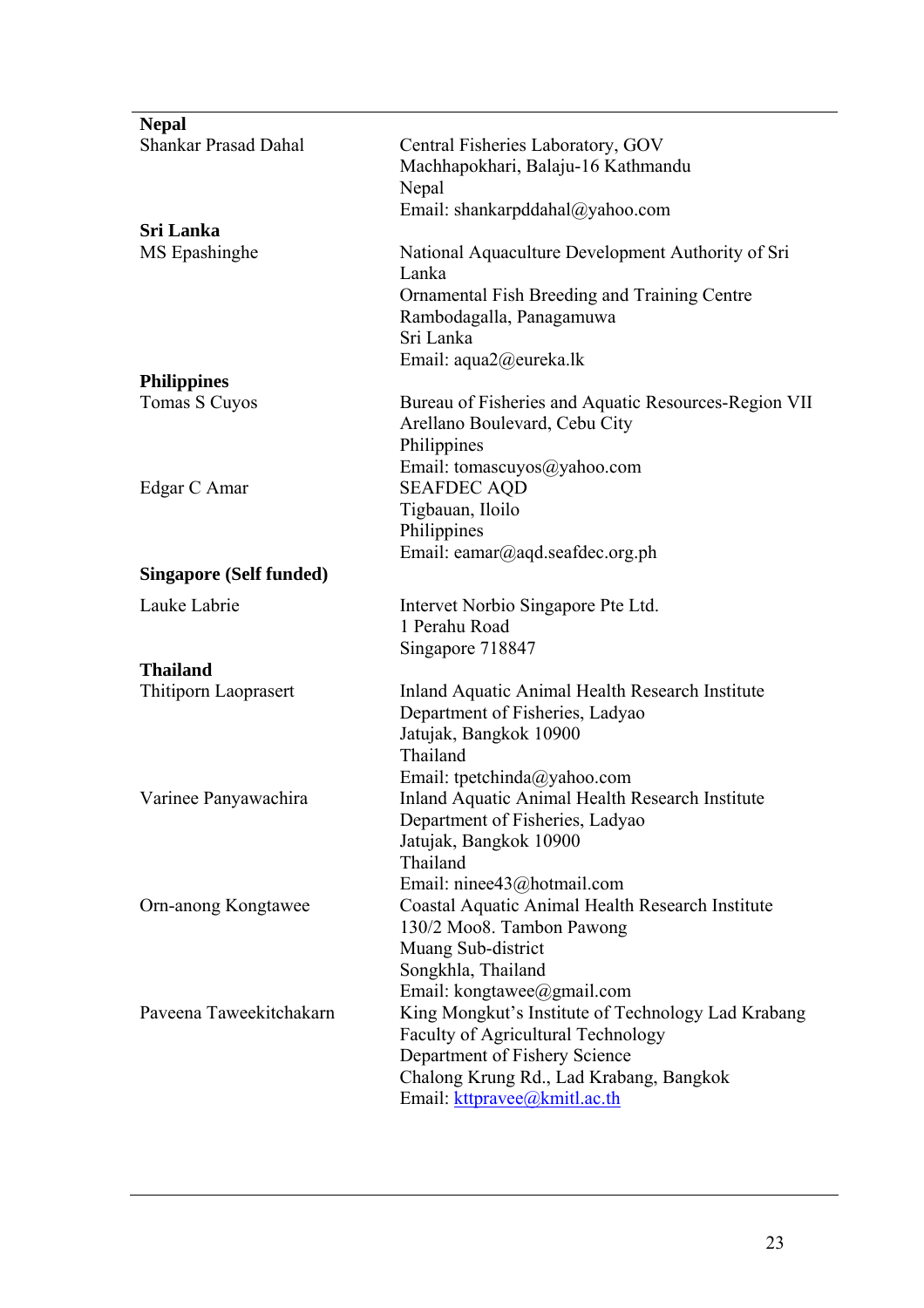| <b>Vietnam</b>       |                                                |  |  |
|----------------------|------------------------------------------------|--|--|
| Ngo Thi Ngoc Thuy    | Minh Hai Sub-Institute for Fisheries Research  |  |  |
|                      | 21-24 Phan Ngoc Hien, Grop3, Ward 6            |  |  |
|                      | Ca Mau City, Ca Mau Province                   |  |  |
|                      | Vietnam                                        |  |  |
|                      | Email: thuyngo $\partial\mathcal{Q}$ yahoo.com |  |  |
| Nguyen Dinh Xuan Quy | No.386C, Cach Mang Thang Tam Street            |  |  |
|                      | An Thoi Ward, Binh Thuy Dst.                   |  |  |
|                      | Can Tho City, Vietnam                          |  |  |
|                      | Email:xuanquy.nafi6@mofi.gov.vn;               |  |  |
|                      | $din$ hquynafi@yahoo.com                       |  |  |
|                      |                                                |  |  |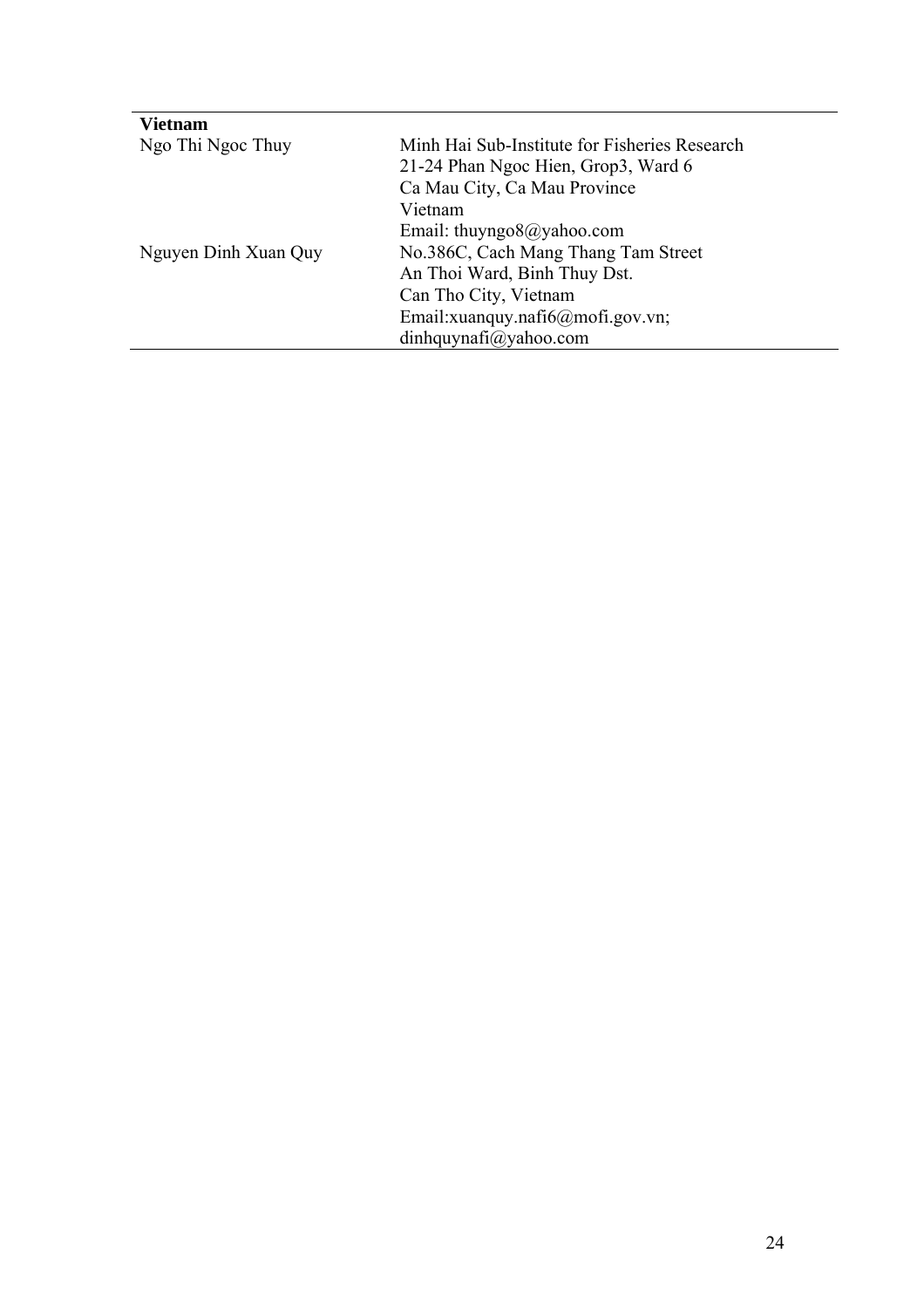#### **Annex 3**

#### **Presenters**

#### **Dr Supranee Chinabut**



Dr Supranee Chinabut received her BSc from the Fisheries Faculty, Kasetsart University, M.Sc. on fisheries parasitology from Auburn University and Ph.D. on fish pathology from Stirling University in 1989. She has over 30 years of experience in research, disease diagnosis and teaching at both national and international levels, in aquatic animal health. Supranee has authored or co-authored more than 100 technical publications and 50 general fisheries articles between 1970 and 2005. She was the Chairperson of Fish Health Section/Asian Fisheries Society from 2001-2003. She is at present a Senior Advisor on Fish Diseases for the Department of Fisheries, Thailand and Chairperson of the Advisory Group for NACA.

**Contact details:** Department of Fisheries, Thailand Email: [supraneecb@yahoo.com](mailto:supraneecb@yahoo.com)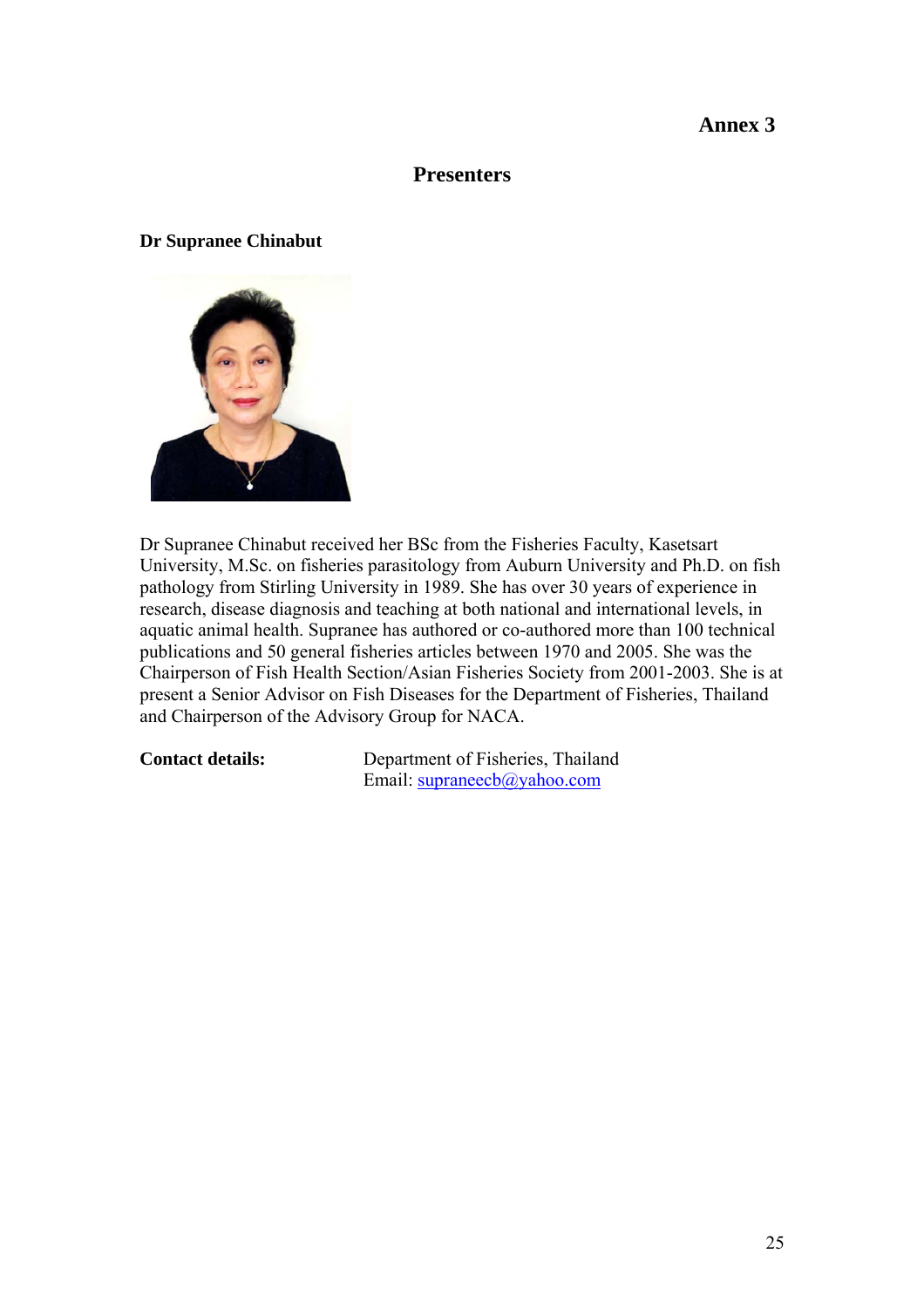#### **Dr Brian Jones**



Dr Brian Jones obtained a PhD in Zoology from Victoria University, Wellington, New Zealand in 1975. He worked from 1975 - 1995 as a fish pathologist, Ministry of Agriculture and Fisheries in New Zealand. His current appointment is as Principal Fish Pathologist and Supervising Scientist of the Aquaculture group, Department of Fisheries, Western Australia; and Adjunct Professor at Murdoch University School of Veterinary and Biomedical Sciences. He is also an appointed member of Executive Committee, Fish Health Section, Asian Fisheries Society (2005-8); Scientific Advisory Committee, Fisheries Research and Development Committee (FRDC) Fish Health Subprogram; Risk Assessment Panel for Biosecurity Australia on marine bivalves and freshwater crayfish, and various national fish/shellfish health committees and working groups. Brian's main research interests are diseases and parasites of fish, crustaceans and mollusks (particularly pearl oysters); taxonomy of parasitic Copepoda, and Import Risk Assessment methodology. Brian has authored or coauthored over 100 scientific papers and technical reports and has broad international experience with both freshwater and marine fisheries and aquaculture, covering such diverse areas as aquaculture, pelagic fish stock assessment, satellite remote sensing and the environmental impacts of fishing. His primary interest has always been fish pathology.

**Contact details:** Fish Health Laboratory Department of Fisheries, Western Australia 3 Baron-Hay Court, South Perth, WA 6152, Australia Email: bjones@agric.wa.gov.au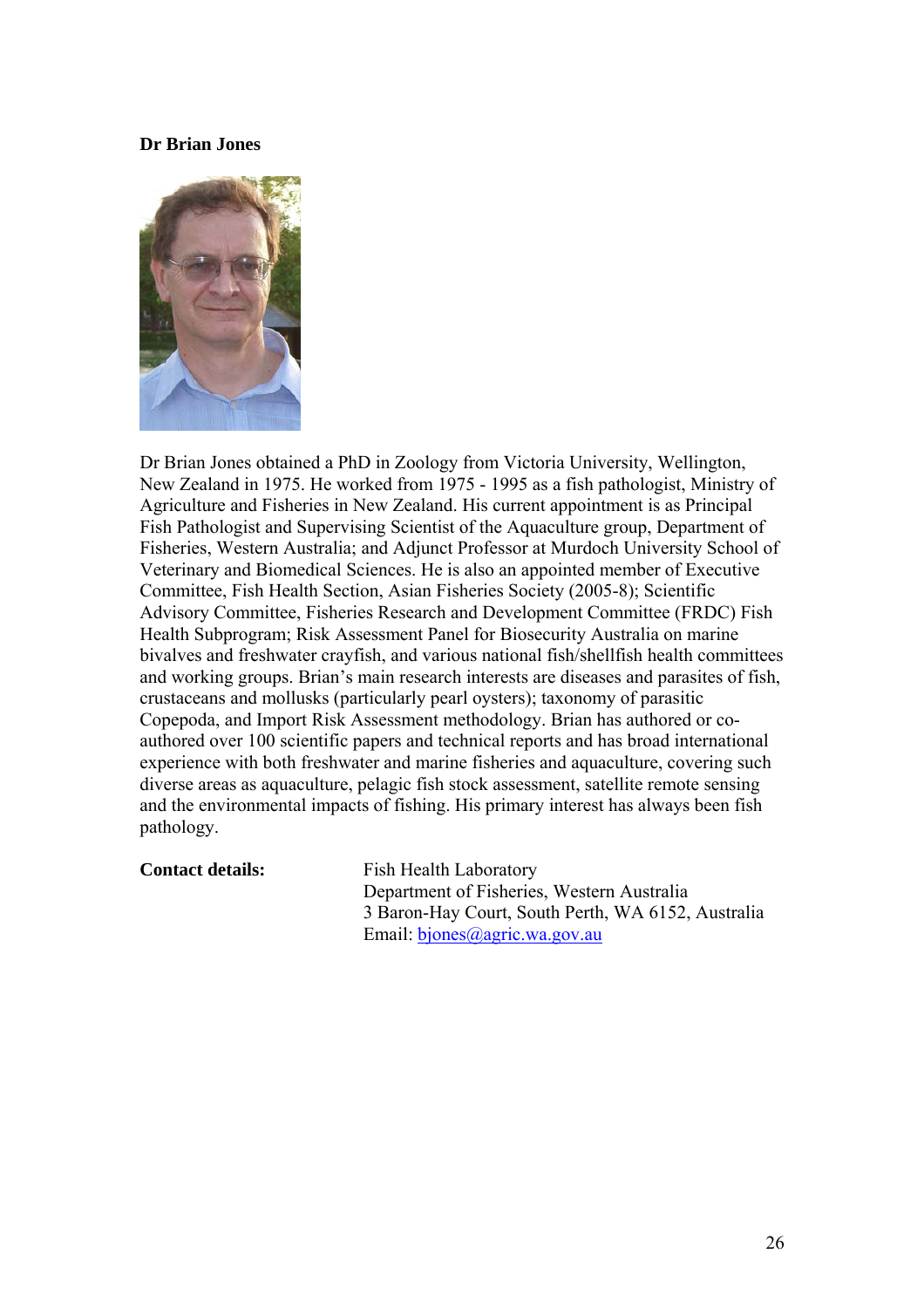#### **Susan Gibson-Kueh**



Susan Gibson-Kueh graduated with a B.V.Sc (Sydney) in 1990, obtained her M.Sc (Aquatic Veterinary Studies, University of Stirling, UK) in 2001 and is currently pursuing her PhD on 'Diseases of Asian seabass & barramundi'. She worked as a small animal clinician in Singapore from 1991-95 and was Head/Aquatic Animal Health Branch, AgriFood & Veterinary Authority of Singapore as well as focal disease reporting person for aquatic animal diseases to NACA/OIE for Singapore from 1997-2007. She currently also teaches part-time at the School of Veterinary and Biomedical Sciences, Murdoch University. Her experience is mainly in the control, management and diagnosis of disease, developing disease surveillance programmes, management of laboratory diagnostic services and conducting training for industry in aquatic animal health.

**Contact details:** School of Veterinary and Biomedical Sciences Division of Health Sciences, Murdoch University South Street, Murdoch, WA 6150, Australia Email: susan.kueh@gmail.com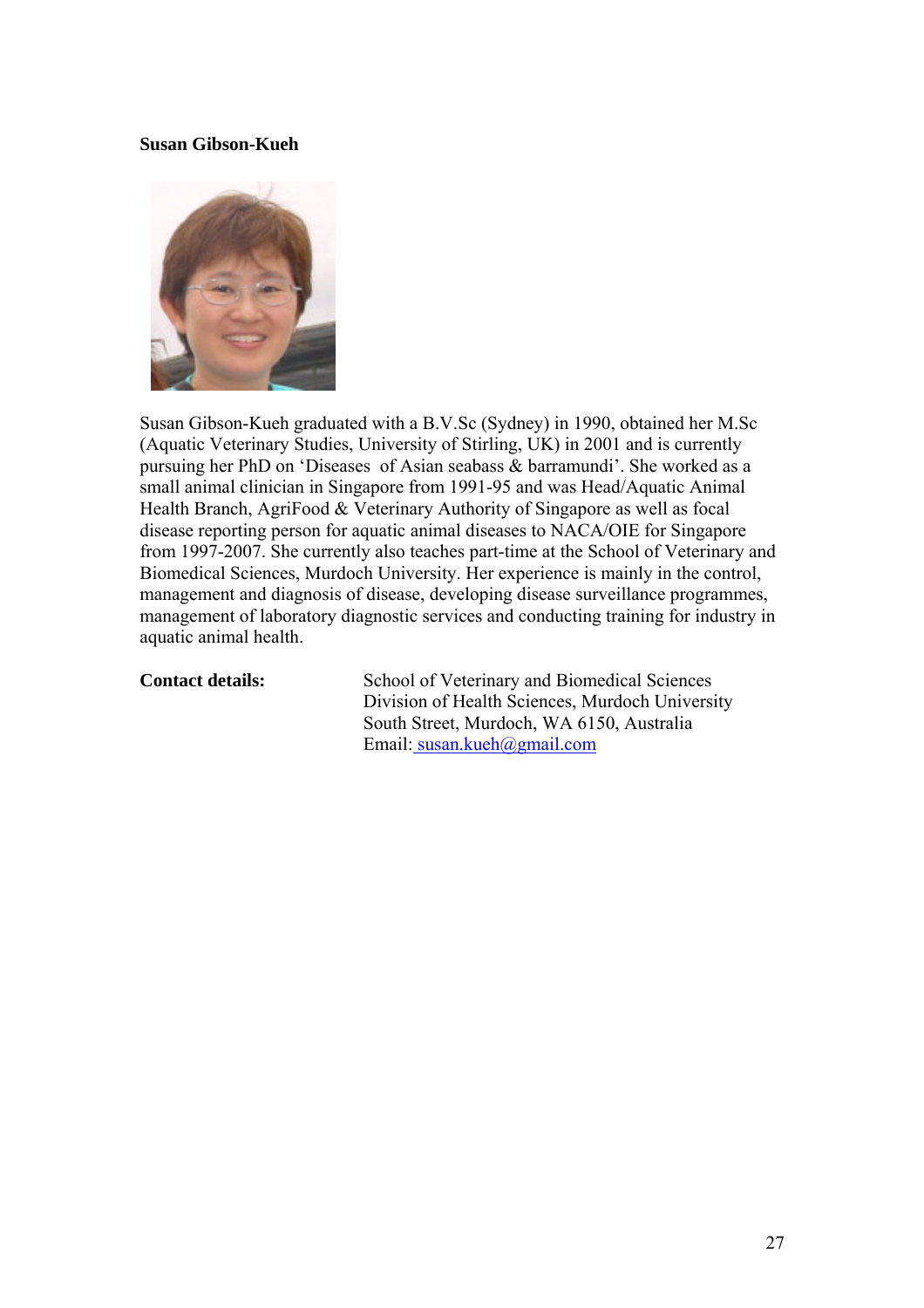#### **Professor Teruo Miyazaki**



Teruo Miyazaki is a Professor in the Graduate School of Bioresources, Mie University, a position he has held since 1994. From 1973 to 1975 he was Assistant Professor at the Faculty of Fisheries, Mie Prefectural University, from 1975 to 1984 Assistant Professor at the Faculty of Fisheries, Mie University, from 1984 to 1987 Associate Professor in the Faculty of Fisheries, Mie University, and from 1987 to 1994 Associate Professor in the Faculty of Bioresources, Mie University. He was born in 1949. He gained a Bachelor of Fisheries (1971) in Mie Prefectural University, a Master of Agriculture (1973) in the University of Tokyo, and a Ph. D. (1979) also in the University of Tokyo.

His research is focused on histopathological features of major bacterial, fungal, parasitic, nutritional and viral diseases of cultured marine and freshwater fishes. His work has also involved demonstrating the ultrastructural features of major viral diseases by TEM. He has published over 100 papers in international journals and two books entitled " Color Atlas of Fish Histopathology; Volumes 1 & 2". He is also involved in supervision of many Japanese and foreign students for doctorate and master degrees.

| <b>Contact details:</b> | Department of Life Sciences             |
|-------------------------|-----------------------------------------|
|                         | Faculty of Bioresources, Mie University |
|                         | 1515 Kamihama-Cho                       |
|                         | Tsu, Mie 514-8507, Japan                |
|                         | Tel/Fax: 059 231 9532                   |
|                         | Email: $miyazaki@bio.mie-u.ac.jp$       |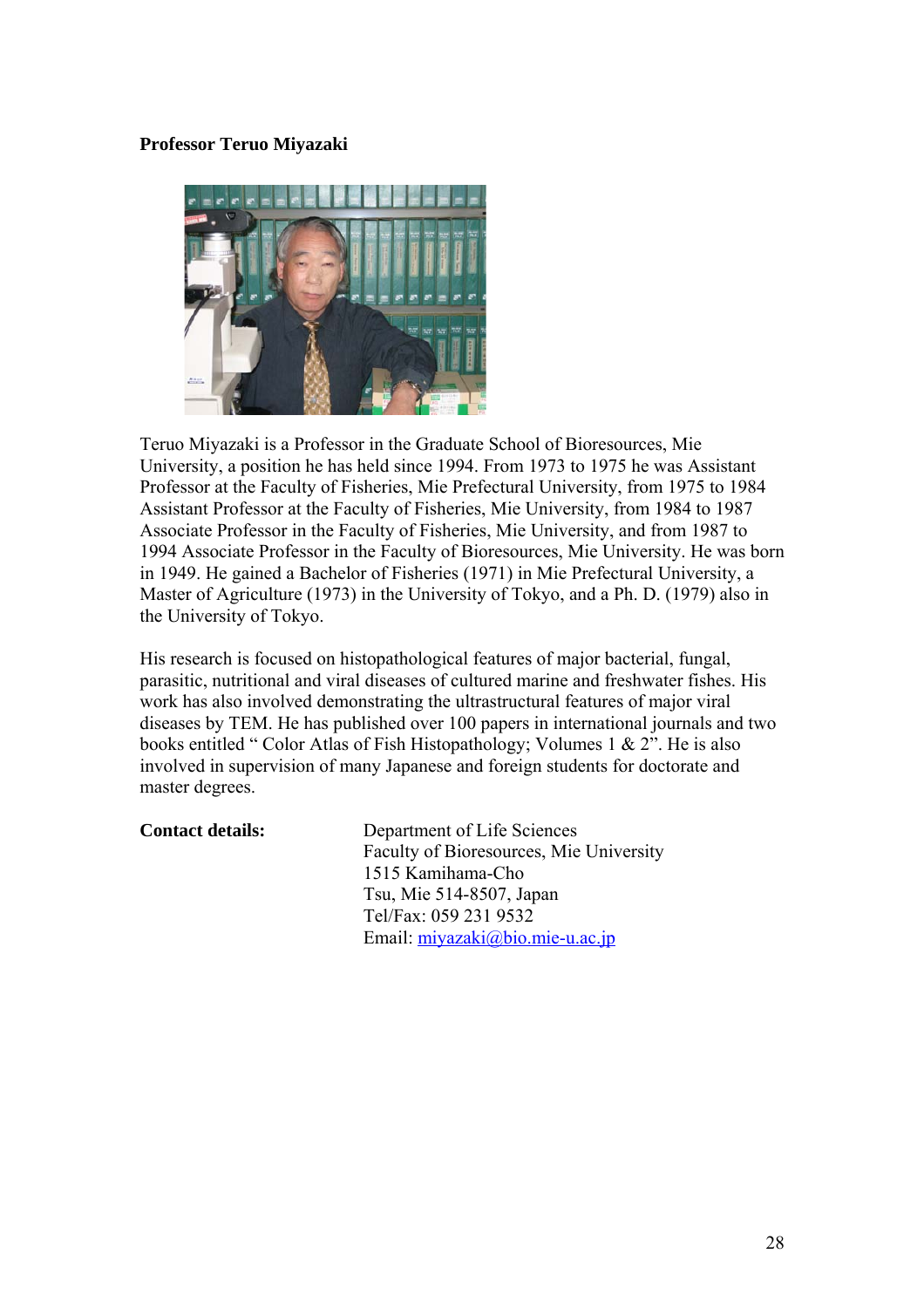#### **Dr CV Mohan**



Dr Mohan has a BFSc, MFSc (Mangalore) and PhD in aquatic animal pathology from the Institute of Aquaculture, University of Stirling, UK in 1990. He was Professor of Fish Pathology at the College of Fisheries, Mangalore, India where he was teaching from 1982 until March 2003. In his current position with the Network of Aquaculture Centres in Asia-Pacific (NACA) as the Regional Aquatic Animal Health Specialist, he coordinates regional aquatic animal health programmes in 21 countries in the Asia-Pacific region. NACA's regional programs serve to "Reduce risks of aquatic animal disease impacting on livelihoods of aquaculture farmers, national economies, trade and human health" in partnership with governments, industry, NGO's, donors, development agencies, regional advisory groups and training programs. His expertise includes fish and shrimp pathology, epidemiology, surveillance and risk management. He has authored or co-authored over 60 papers in peer reviewed international journals and participated in over 30 international scientific meetings, workshops and conferences as an invited expert/resource person.

**Contact details:** Regional Aquatic Animal Health Specialist Network of Aquaculture Centres in Asia-Pacific NACA, P.O.Box 1040, Kasetsart Post Office Bangkok 10903, Thailand Tel: 66-2 561 1728; Fax: 66-2 561 1727 E-mail: [mohan@enaca.org](mailto:mohan@enaca.org)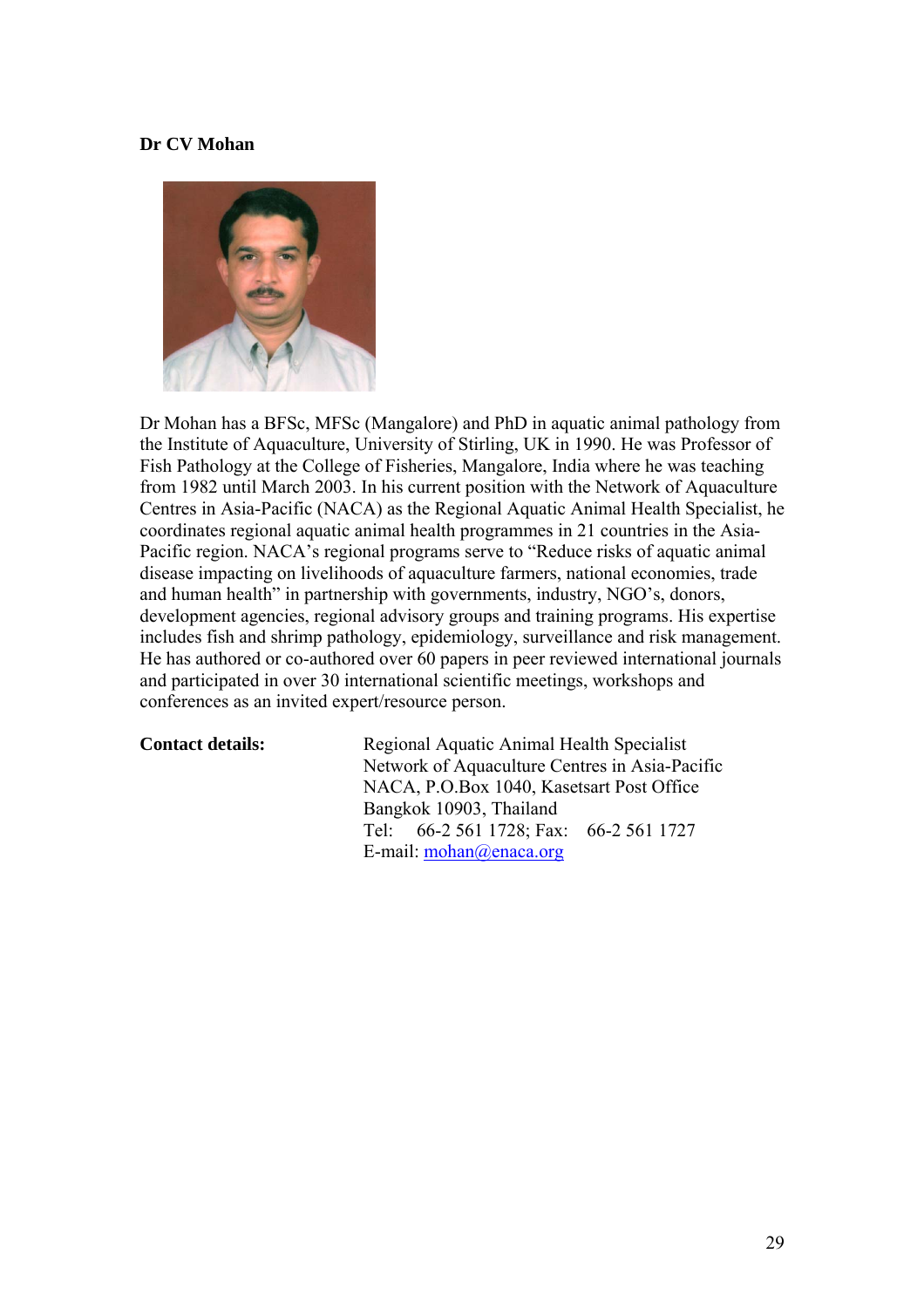#### **Dr Barbara F. Nowak**



Dr Barbara Nowak has an MSc, PhD and DSc in aquatic animal health. She is an Associate Professor at the School of Aquaculture, University of Tasmania where she has been teaching since 1991. Her main research areas in aquatic animal health include parasitic diseases in aquaculture, host-pathogen interactions, aquatic toxicology and histopathology. She has done extensive research on amoebic gill disease in cultured Atlantic salmon. She has authored or co-authored over 128 scientific papers in international peer reviewed journals. She is the Aquafin CRC Health Program Leader.

**Contact details:** School of Aquaculture, University of Tasmania Locked Bag 1370 Launceston, Tasmania 7250 Australia Email[: b.nowak@utas.edu.au](mailto:%20b.nowak@utas.edu.au)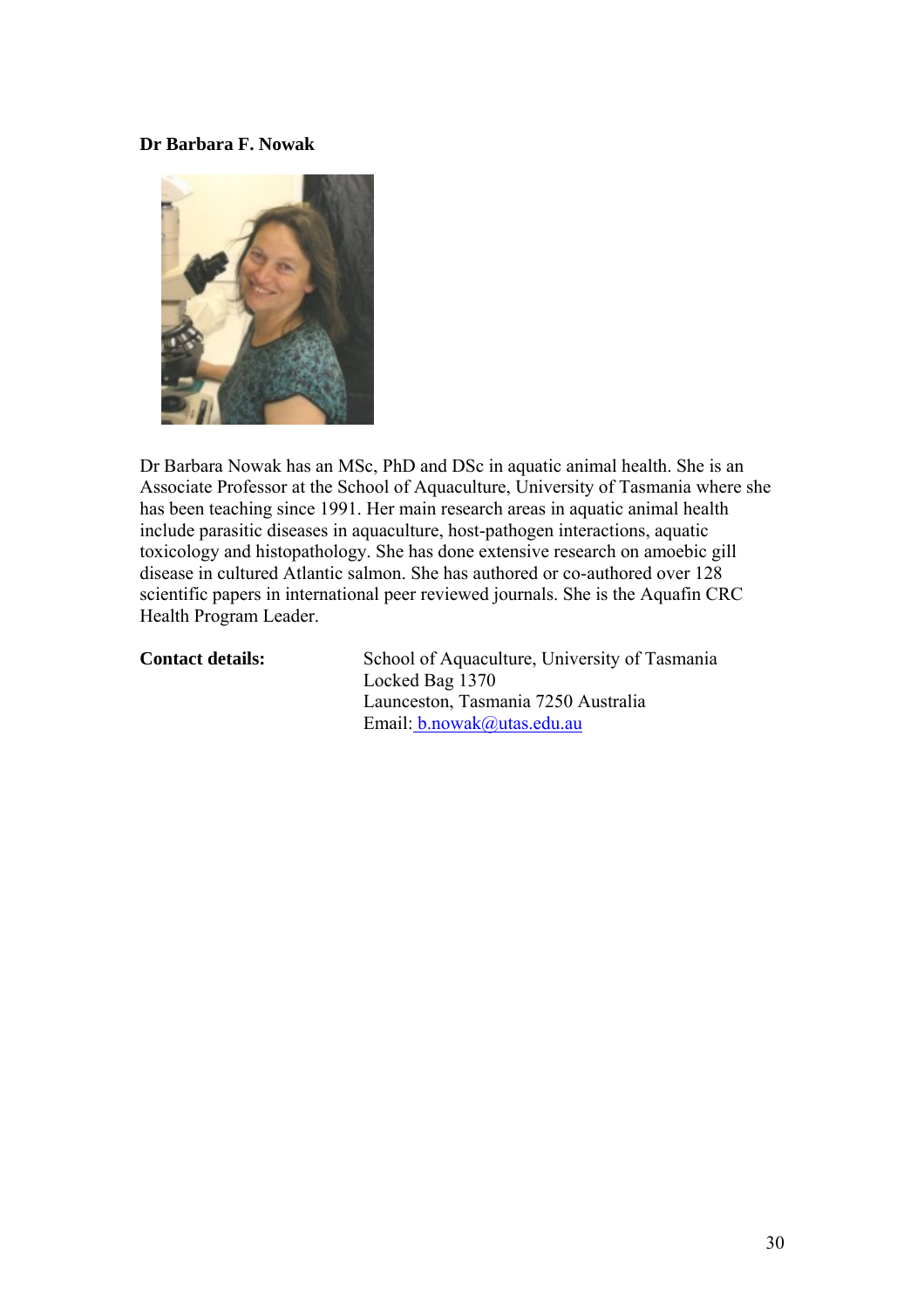#### **Annex 4**

#### **Feedback Summary**

#### **Immediate post-course participants' survey**

This part of the survey assessed the course delivery and the knowledge acquired during the Crawford Fund Course

**A** Quality of the Course:

|                                                                                                                                                                             | Strongl<br>Agree | Agree       | Neutral    | <b>Disagree</b> | Strongly<br><b>Disagree</b> | Not<br>Relevant |
|-----------------------------------------------------------------------------------------------------------------------------------------------------------------------------|------------------|-------------|------------|-----------------|-----------------------------|-----------------|
| (1) The content of the training course was<br>directly related to my field of work at time of<br>completion<br>$(2)$ I was provided with adequate supporting<br>material    | (13)<br>(14)     | (7)<br>(5)  | (1)        |                 |                             |                 |
| (3) The trainers/ mentors were knowledgeable<br>and provided lectures/information of a good<br>quality<br>(4) The content was easy to understand                            | (15)<br>(4)      | (5)<br>(12) | (3)        | (1)             |                             |                 |
| $(5)$ The level of English used was too difficult (No<br>response x1)<br>(6) There was sufficient time allowed for the<br>training event to get a good understanding of the |                  | (3)         | (5)        | (6)             | (5)                         |                 |
| content (No response x1)<br>(7) The training course had too much theory<br>(8) The course was well balanced between theory                                                  | (4)              | (10)<br>(1) | (4)<br>(8) | (1)<br>(7)      | (4)                         |                 |
| and practice                                                                                                                                                                | (5)              | (11)        | (4)        |                 |                             |                 |

#### (9) **Other: Please specify**

(1) Feels need for more time to practise because in some cases difficult to understand. A project to follow up would be good.

(2) Well organised course, though some overlap between lectures. Good opportunity to network. Feels need for follow-up program with more case studies  $\&$  time for discussion  $\&$ information exchange between countries. Website to facilitate case studies would be useful. (3) Suggests use of multi-headed light microscopes to show tissue lesions to participants.

DVDs with digitised images done by Murdoch good tool for identification of histological differences.

(4) If microbiological & molecular methods were included in course, it would become a complete course on disease diagnosis.

(5) Training will enhance my capability on fish disease diagnosis at the Central Fisheries Lab.

(6) Case studies can be discussed with resource experts before they are presented in class.

(7) Would like a longer course to have more time to read slides. Suggest a regular course to be run.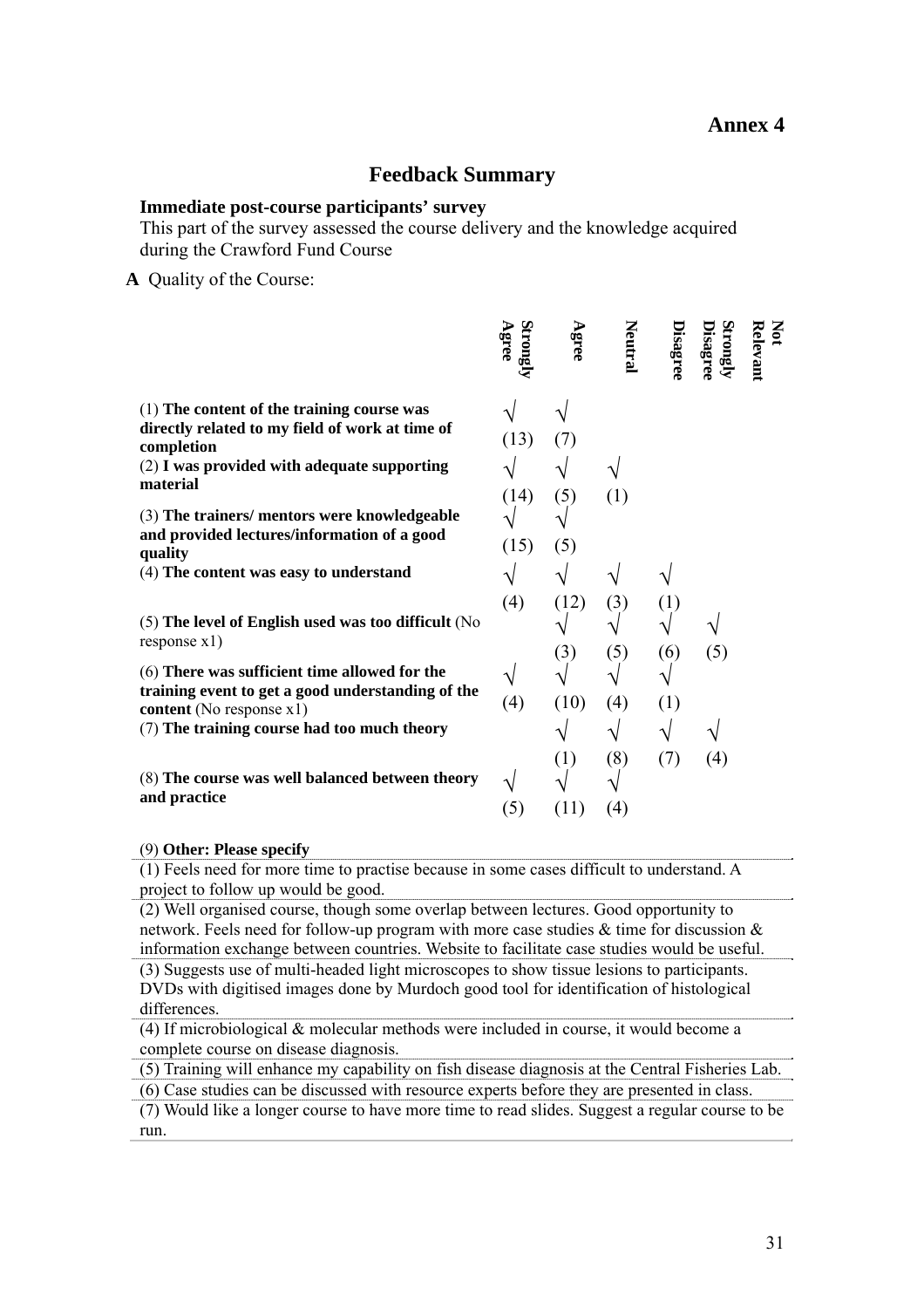#### **B** Knowledge Gained:

|                                                                                                                                                                             | Strongly<br>Agree | Agree        | <b>Neutral</b> | Disagree | Strongly<br><b>Jisagree</b> | Not<br>Relevant |
|-----------------------------------------------------------------------------------------------------------------------------------------------------------------------------|-------------------|--------------|----------------|----------|-----------------------------|-----------------|
| (1) The training increased my knowledge of<br>international trends/activities                                                                                               | (9)               | (8)          |                |          |                             |                 |
| (2) I increased my capacity to conduct research                                                                                                                             |                   |              |                |          |                             |                 |
| $(3)$ I better understand issues and principles in<br>my field                                                                                                              | (5)<br>(9)        | (12)<br>(7)  | (1)<br>(2)     |          |                             |                 |
| (4) I acquired new technical skills                                                                                                                                         |                   |              |                |          |                             |                 |
| $(5)$ I acquired new ways to approach work<br>problems                                                                                                                      | (3)<br>(2)        | (13)<br>(10) | (2)<br>(4)     |          |                             |                 |
| (6) I learned techniques for managing and<br>organising people and projects                                                                                                 | (2)               | (8)          | (5)            | (1)      |                             | (3)             |
| (7) I learned new or improved ways to<br>communicate with networks within my field of<br>expertise (eg farmers, donors, research<br>organisations, government) (2 ticks x1) | (4)               | (9)          | (2)            |          |                             | (2)             |

(8) **Other: Please specify** 

(1) Knowledge obtained can be applied in own country

(2) Strongly support a follow-up course to same participants next year, to verify application of master class training, compare notes on problems encountered in application of histopathology and further develop this skill

(3) Knowledge obtained invaluable both for disease diagnosis & research. Networking with other participants & experts. Hope Crawford fund will support follow-up on participants to improve upon their knowledge

(4) Networking should be established between participants and resource persons in updating developments in fish health management.

(5) Class glass slide sets provided were very helpful in learning slide interpretation. Murdoch DVDs with digitised histology glass slides will be a great help to take back to work. Food & logistics were adequate. Training program was enjoyable!

(6) Activities and networking should continue between participants

(7) The resource experts are great and accommodating. Networking with them and with participants would be a good way to resolve difficult cases in the future.

(8) 2 weeks is only enough time to understand basic histology. Hope for follow up classes, to expand knowledge and communicate.